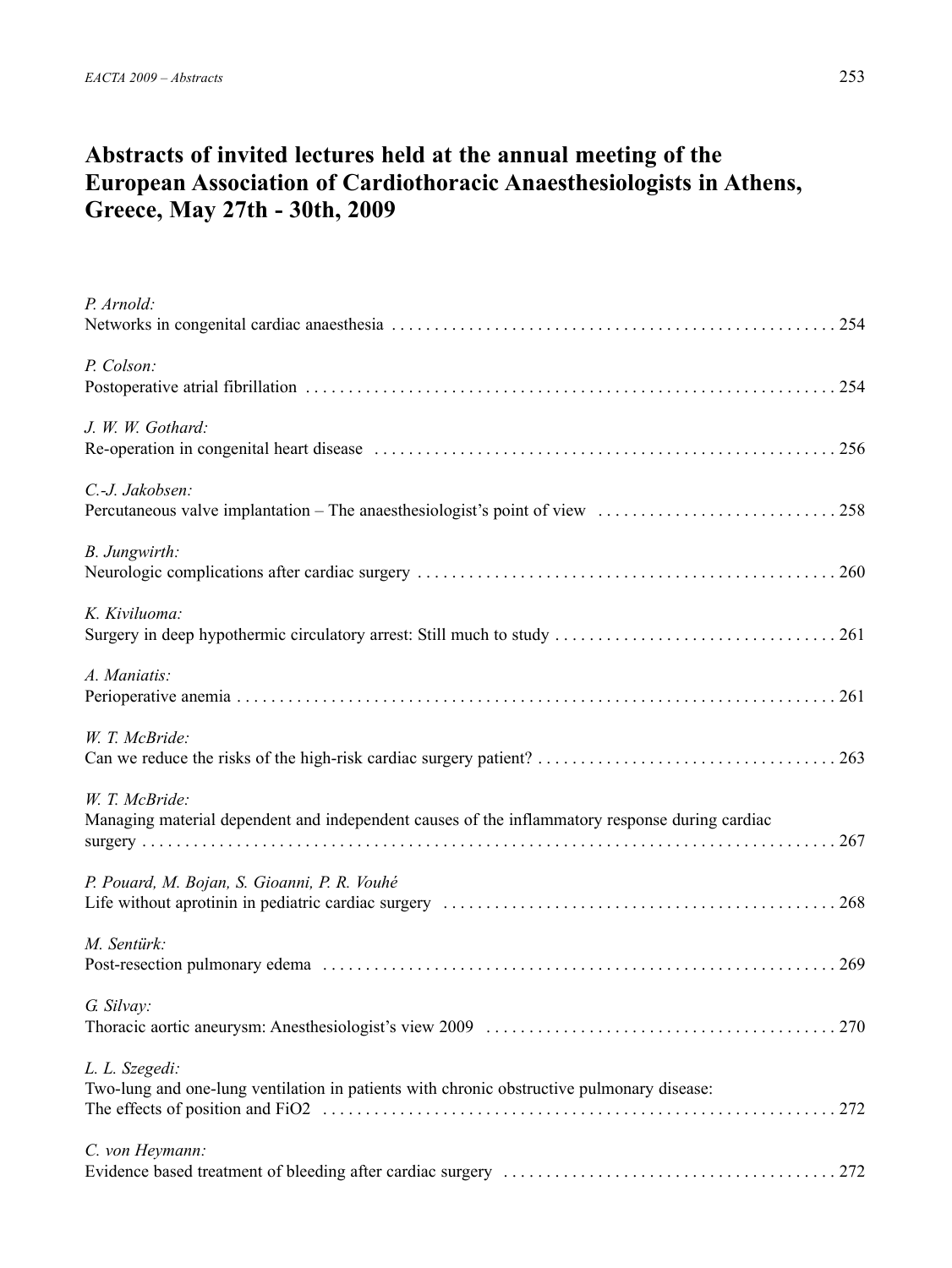## **Networks in congenital cardiac anaesthesia**

## P. Arnold

*Consultant Cardiac Anaesthetist, Jackson Rees Department of Anaesthesia, Alder Hey Children's Hospital, UK*

Cardiac Surgical Services in Europe are provided in a large number of centres. In the UK eleven hospitals currently perform cardiac surgery in children, none with a caseload of more than 500 patients per year (1). Many of the operations we perform are relatively uncommon and have implications for anaesthetic management. This makes it difficult for the individual anaesthetists or anaesthetic groups to refer to a wide previous experience in the management of some specific conditions. Finding ways to work more closely between units, pooling data and collaborative research gives us an opportunity to make use of a larger collective experience.

Looking after patients (adults or children) undergoing surgery for congenital heart disease requires specific skills and knowledge. The anaesthetists caring for these patients come from a range of backgrounds: paediatric anaesthesia, cardiac anaesthesia and paediatric intensive care. Specialist societies with interests in general paediatric anaesthesia, or in adult cardiac anaesthesia have found it difficult to accommodate this sub-specialist interest. The exception to this is the recent innovation of a paediatric/congenital session during the EACTA general meeting.

Two other important developments are:

- The creation of the Cardiac Congenital Anesthesia Society (CCAS) (2). Began in 2005 this Society now has membership of 500. Whilst currently largely based in North America international membership is growing. Activities have included two educational meetings each year, the setting up of a database of congenital cardiac activity, recommendations on training, and maintenance of a web site. The society has taken part in other society meetings and is cosponsoring a session at the World Congress on Paediatric Cardiology and Surgery (3).
- A more informal group of Paediatric Cardiac Anaesthetists has been established in the UK. This group has recently held its second successful meeting. The group has the intention to invite anaesthetists from outside the UK to participate in future meetings.

A further aspect of such collaboration is the growth of congenital cardiac surgery in countries with less developed and well-funded health systems (4). Ways should be found to allow individuals based in these countries to benefit from and participate in the networks being created.

The objective of this lecture is to inform participants of efforts being made to form such collaborations but also to give an opportunity to discuss their own involvement.

## **References:**

- 1. http://www.ccad.org.uk/congenital
- 2. http://www.pedsanesthesia.org/ccas/
- 3. http://www.pccs2009.com/
- 4. http://www.babyheart.org/

## **Postoperative atrial fibrillation**

P. Colson *Montpellier, France*

## **Incidence of postoperative atrial fibrillation (POAF)**

The incidence of POAF is approximately 30% after isolated CABG surgery, 40% after valve replacement or repair and 50% after combined procedures. POAF tends to occur within 2 to 4 days with a peak incidence on postoperative day (POD) 2 (94% POAF occur before POD 6). POAF increases postoperative morbidity, with a 3-fold higher incidence of stroke, which contributes to the increased postoperative mortality (hospital mortality: 6% vs. 3%, 6-month mortality: 9% vs. 4%) (1).

### **Risk factors and physiopathology**

Among POAF risk factors, some are constitutive and unavoidable, like age (75% increase in the odds of developing POAF for every decade), left atrial volume, chronic obstructive pulmonary disease and obesity (in relation to an increased cardiac output and left ventricle myocardial mass, left atrial enlargement) (2). Other factors are modifiable and possibly avoidable, as ICU severity score, inflammation (SIRS, sepsis), positive water balance, hypokalaemia et hypomagnesaemia, or hypoxemia.

POAF electrophysiology features consist of shortening atrial refractoriness, slowing atrial conduction, both facilitating re-entry (1). Several mechanisms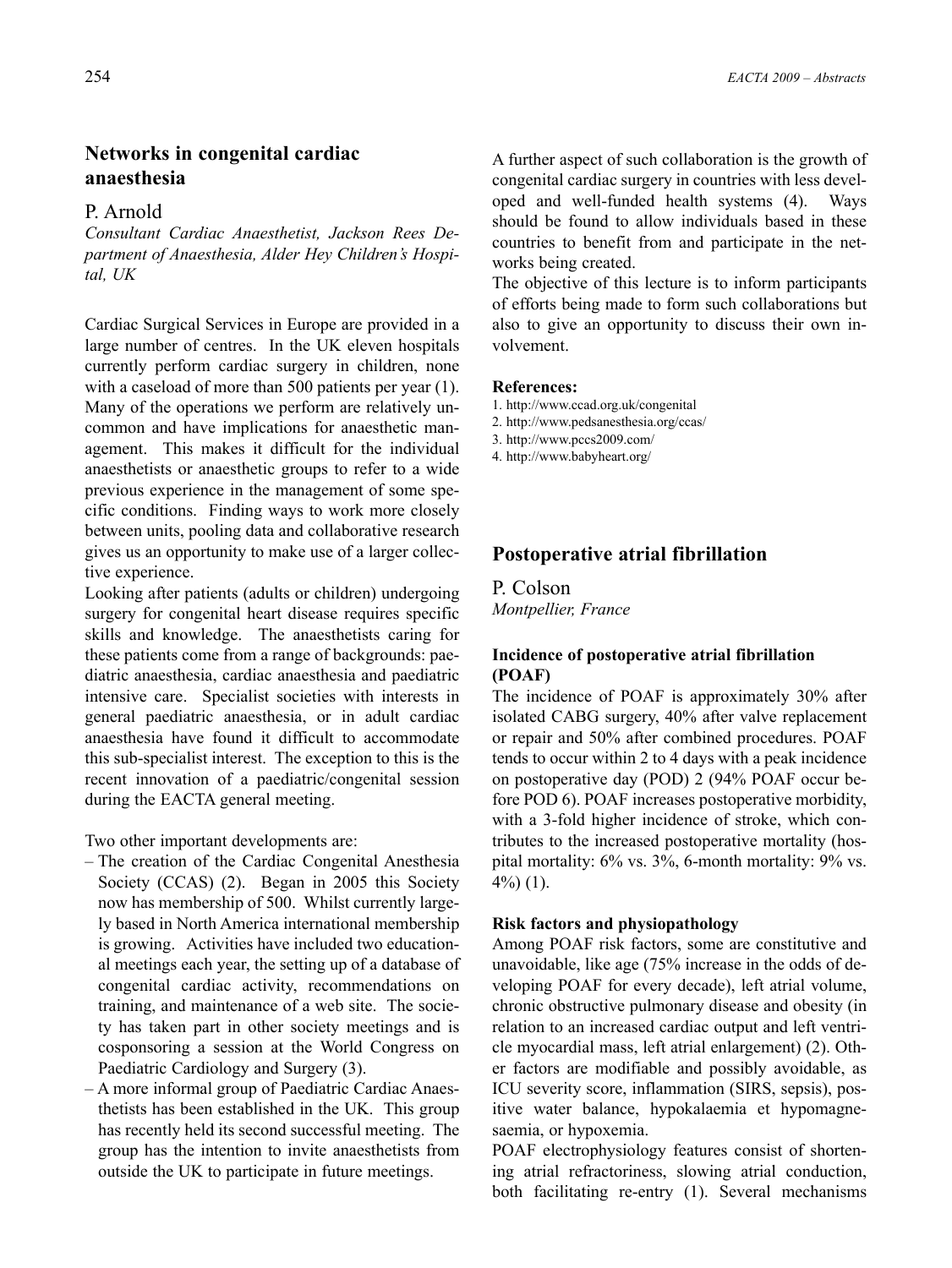have been incriminated including autonomic imbalance, inflammation and ischemia-reperfusion, interstitial fluid overload, and hyperglycaemia.

Autonomic imbalance during the post-operative period involves increased sympathetic and parasympathetic activation, and excessive production of catecholamine, that may explain the observed benefit of epidural anaesthesia and analgesia (3).

Inflammation may alter atrial conduction, facilitating re-entry. It has been proven that leukocytosis is an independent predictor for POAF. Besides pericardial inflammation, a genetic predisposition (interleukin-6 promoter gene variant) has been found to be associated with POAF. Both non-steroid (NSAI) and steroid anti-inflammatory treatments have been then advocated to reduce the incidence in POAF. The potential benefit of NSAI drugs or corticoids is balanced by the risk of adverse events (4). More recently, statins have gained interest, through anti-inflammatory action too. CRP correlates with a higher POAF risk and statin given before surgery (within the first week) may prevent the risk of POAF by 60% (5).

Among hydro-electrolytic or metabolic factors, hypokalaemia and hypomagnesaemia are well-known contributors to AF. Interstitial fluid overload is also suspected to induce volume and pressure changes that contribute to neurohumoral environment alteration, all facilitating POAF. Hyperglycaemia is also associated with a higher incidence in POAF and glycaemia control may contribute to lower it (6).

### **POAF prevention**

Besides correction of hydro-electrolytic imbalance, several anti-arrhythmic drugs have been used to prevent POAF. However, only ß-blockers show substantial beneficial effect in preventing POAF (60 to 70% reduction) (7). ACCA/AHA/ESC issued guidelines in 2006 (Chest), where, unless contraindicated, treatment with an oral ß-blocking drug to prevent POAF has been recommended for patients undergoing cardiac surgery.

Alternatively, preoperative administration of amiodarone can be used to reduce the incidence of AF in patients undergoing cardiac surgery, though the reduction seems to be of less magnitude than with ß-blockers (< 50%) and associated with an increased risk of bradycardia and hypotension (9). Nevertheless, in AC-CA/AHA/ESC guidelines, amiodarone represents an appropriate prophylactic therapy for patients at high risk for POAF.

## **POAF treatment**

Rhythm control should be preferred to rate control as it reduces time to conversion, prolongs maintenance of sinus rhythm and decreases hospital stay (1).

Electrical cardioversion is mandatory in case of haemodynamic instability, acute heart failure, or myocardial ischemia. Amiodarone is the most effective treatment to restore sinus rhythm; alternatively, sotalol which shares electrophysiologic features with amiodarone can be used, and its action is particularly effective at reducing the ventricular rate.

If rhythm control cannot be obtained, rate control is required to control the ventricular rate. Short acting ßblocker agents are the therapy of choice, particularly in ischemic heart disease. Alternatively, amiodarone is also effective in controlling heart rate, without significant deleterious effect on haemodynamics. Other AV nodal blocking agents, such as the calcium-channel blocker agents (diltiazem, isoptin) can be used, but with an increased incidence of atrioventricular block and low output syndrome, related to the negative chronotropic and inotropic effect (10).

Anticoagulation is required in case of prolonged  $($  > 48 h) and/or frequent POAF episodes, and maintained for 4-6 weeks (atrial stunning) (11). The increased risk of bleeding in the postoperative period should not outweigh the benefits in reducing the risk of stroke. Use of anticoagulation therapy is particularly recommended for high-risk patients, such as those with a history of stroke or transient ischemic attack (1).

- 1. Echahidi N, Pibarot P, O'Hara G, Mathieu P. Mechanisms, prevention, and treatment of atrial fibrillation after cardiac surgery. J Am Coll Cardiol 2008; 51: 793-801
- 2. Mathew JP, Fontes ML, Tudor IC et al. A multicenter risk index for atrial fibrillation after cardiac surgery. JAMA 2004; 291: 1720-9
- 3. Scott N, Turfrey D, Ray D et al. A Prospective randomized study of the potential benefits of thoracic epidural anesthesia and analgesia in patients undergoing coronary artery bypass grafting. Anesth Analg 2001; 93: 528-35
- 4. Halonen J, Halonen P, Jarvinen O et al. Corticosteroids for the prevention of atrial fibrillation after cardiac surgery: a randomized controlled trial. JAMA 2007; 297: 1562-7
- 5. Patti G, Chello M, Candura D et al. Randomized trial of atorvastatin for reduction of post-operative atrial fibrillation in patients undergoing cardiac surgery: results of the ARMYDA-3 (Atorvastatin for Reduction of MYocardial Dysrhythmia After cardiac surgery) study. Circulation 2006; 114: 1455-61
- 6. Lazar H, Chipkin S, Fitzgerald C et al. Tight glycemic control in diabetic coronary artery bypass graft patients improves perioperative outcomes and decreases recurrent ischemic events. Circulation 2004; 109: 1497-1502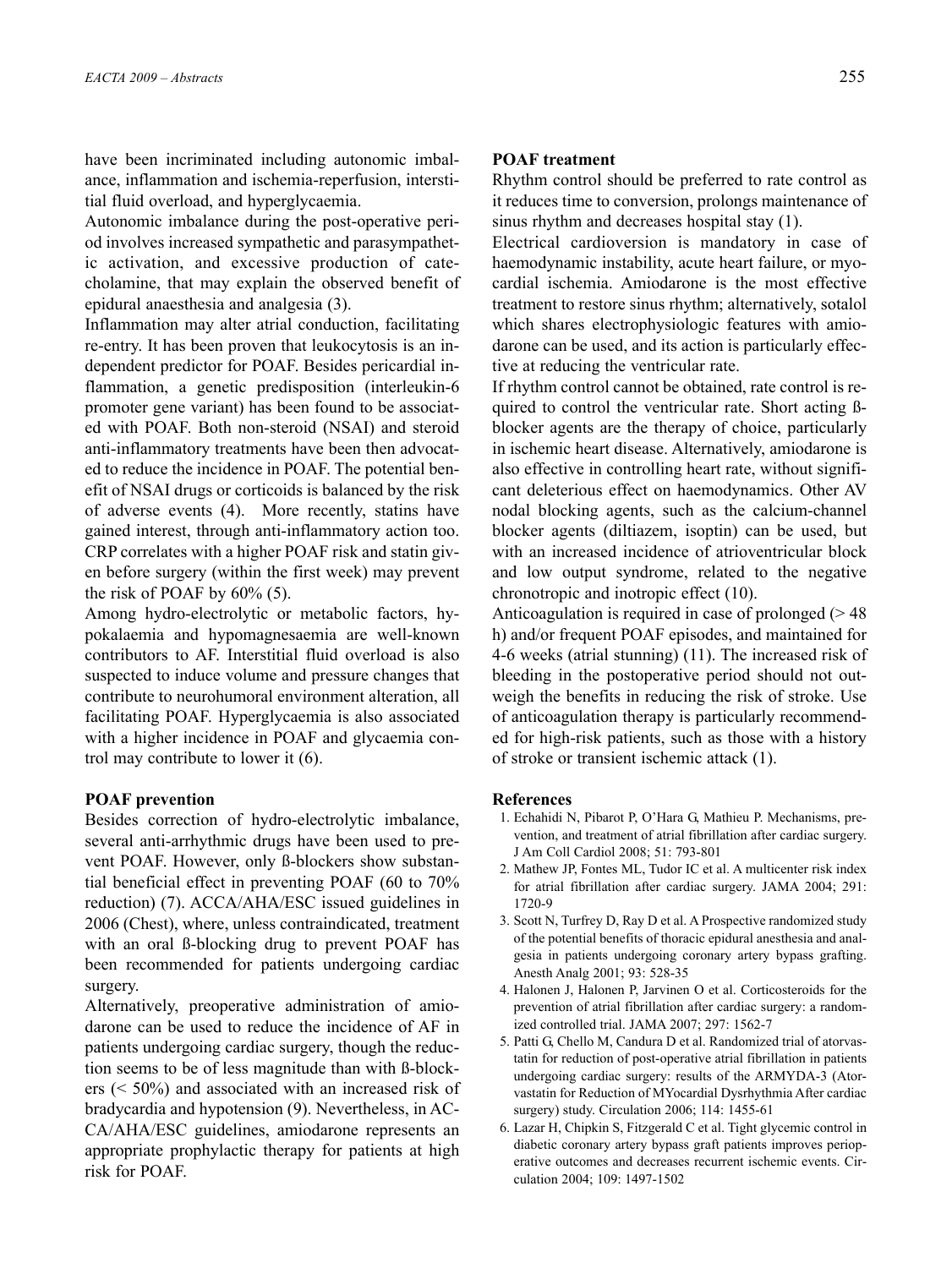- 7. Crystal E, Garfinkle MS, Connolly SS, Ginger TT, Sleik K, Yusuf SS. Interventions for preventing post-operative atrial fibrillation in patients undergoing heart surgery. Cochrane Database Syst Rev 2004
- 8. Fuster V, Ryden LE, Cannom DS et al. ACC/AHA/ESC 2006 guidelines for the management of patients with atrial fibrillation – executive summary: a report of the American College of Cardiology/American Heart Association Task Force on Practice Guidelines and the European Society of Cardiology Committee for Practice Guidelines. J Am Coll Cardiol 2006; 48: 854-906
- 9. Mitchell LB, Exner DV, Wyse DG et al. Prophylactic Oral Amiodarone for the Prevention of Arrhythmias that Begin Early After Revascularization, Valve Replacement, or Repair: PA-PABEAR: a randomized controlled trial. JAMA 2005; 294: 3093-100
- 10. Wijeysundera DN, Beattie WS, Rao V, Karski J. Calcium antagonists reduce cardiovascular complications after cardiac surgery: a metaanalysis. J Am Coll Cardiol 2003; 41: 1496-505
- 11. Singer D, Albers G, Dalen J et al. Antithrombotic and Thrombolytic Therapy: The seventh ACCP conference on antithrombotic therapy in atrial fibrillation. Chest 2004; 126: 429-456

## **Re-operation in congenital heart disease**

J. W. W. Gothard *Royal Brompton Hospital, London, UK*

### **Introduction**

Re-operative surgery in congenital heart disease may be carried out at any age. In infants and children this is often part of staged procedures such as correction of tetralogy of Fallot following a modified Blalock Taussig (BT) shunt or a completion total cavo-pulmonary connection (TCPC) after a previous Glenn shunt (superior vena cava to pulmonary artery anastomosis). Many patients with congenital heart disease require further surgery as they progress into adult life, however, and this topic will be the main emphasis of this presentation.

## **Adult congenital heart disease (ACHD)**

Approximately 0.6-0.8% of babies are born with some form of congenital heart disease (CHD) and 85% of infants with congenital heart disease will reach adulthood in developed countries. There are over one million cases of ACHD in the USA currently and in the UK it is estimated that an additional 1,600 cases of ACHD (moderate to severe disease) accumulate per year.

In major cardiac centres the majority of surgery carried out in patients with ACHD will be classified as a re-operation. This is because the majority of cardiac

surgery carried out in infancy is not curative, as detailed in a recent review by Warnes (1).

Re-operation is increasingly indicated in a number of situations such as the following:

Pulmonary valve replacement (PVR)

- previous tetralogy of Fallot repair
- previous Ross procedure

Right ventricle (RV) to pulmonary artery (PA) conduit replacement

- Truncus arteriosus
- Pulmonary atresia
- Pulmonary/atresia/Fallot "type"
- Double outlet RV

Re-operation on Aortic valve

- subaortic/valvar/supra-aortic
- Marfan's
- previous AVR

Revision Fontan-type surgery Miscellaneous – including arrhythmia surgery

The indications for re-operation have widened over the last decade as there is a growing awareness that early intervention may actually improve prognosis. This is exemplified by the increasing numbers of patients with pulmonary valve incompetence, following earlier Fallot's tetralogy repair, referred for pulmonary valve replacement (2) and a growing awareness in how to optimally manage ACHD (3).

### **Risk factors for anaesthesia and surgery**

ACHD poses a number of factors which increase the risk of surgery or even prohibit corrective surgery. These include increased pulmonary vascular resistance, chronic cyanosis ventricular dysfunction, arrhythmias and problems of re-sternotomy (4,5).

### **Problems associated with re-sternotomy**

The major problem of a re-operation is re-sternotomy. Additional factors which make management of cardiopulmonary bypass difficult include the presence of aortic regurgitation and/or large aorto-pulmonary collaterals. The presence of a ventricular septal defect also means there is a possibility of air reaching the arterial side of the circulation if a pulmonary artery conduit or the right ventricle is breached surgically on opening the chest.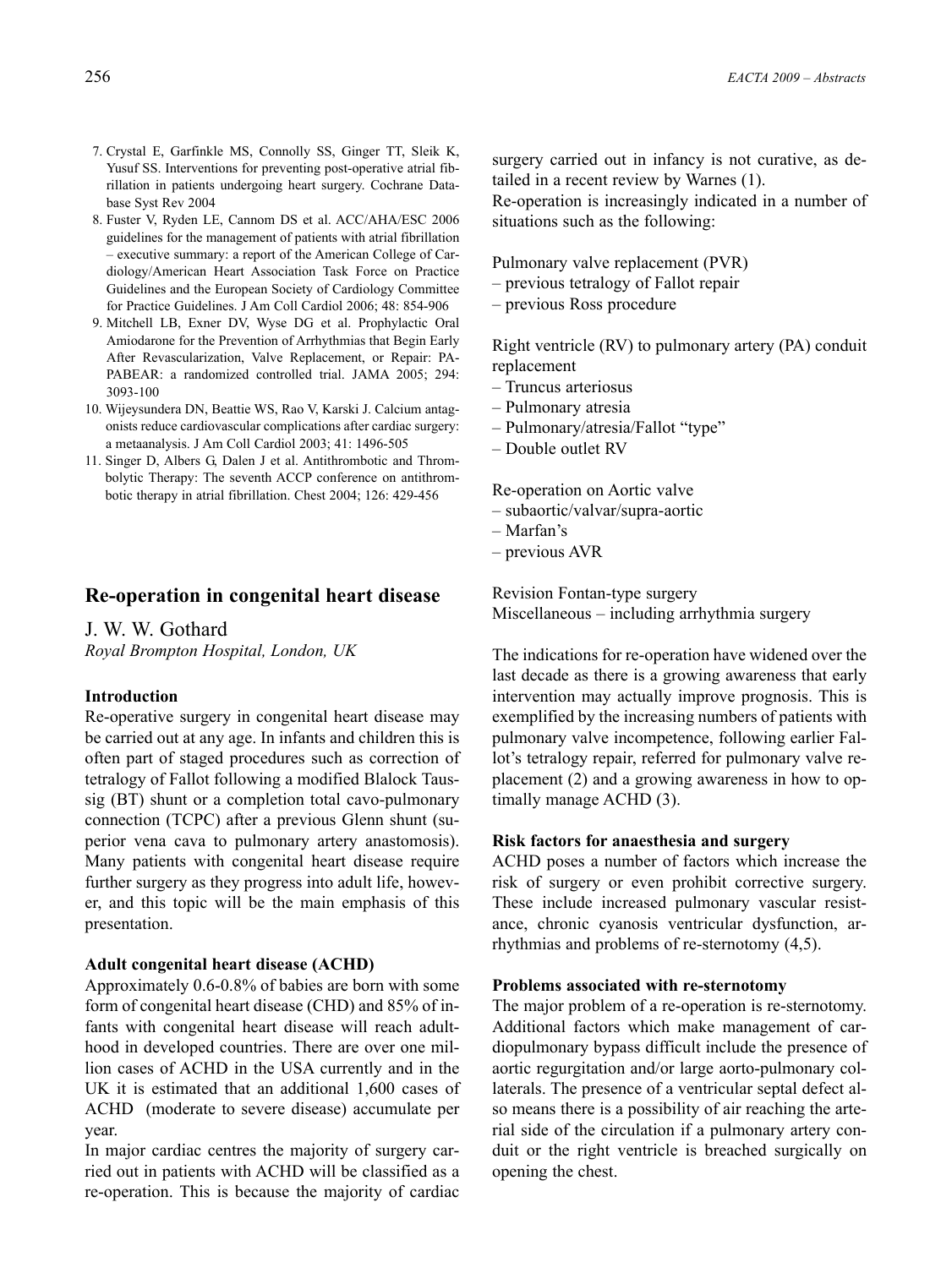Cardiac structures, including the aorta, the RV and homograft/artificial conduits are often in close proximity to the posterior aspect of the sternum. The retrosternal space is best assessed from a CT or MRI scan pre-operatively. The proximity of structures to the sternum will then determine surgical strategy. In all cases the groin should be prepared for surgery so that femoral vein to femoral artery cardiopulmonary bypass can be instituted if structures are breached on re-sternotomy. If there is a retrosternal space apparent this would be an acceptable approach but if cardiac structures are immediately adjacent to the sternum it is safer to establish cardiopulmonary bypass via the femoral vessels prior to sternotomy, or at least prepare the femoral artery and vein for cannulation. Cardiopulmonary bypass is then used to support the patient if vascular structures are breached. Blood lost from the sternotomy site can then be returned to the venous reservoir, via pump suckers, as the heart is dissected out.

In the face of catastrophic bleeding it may be necessary to rapidly cool the patient and establish circulatory arrest. Ventricular distension as a result of fibrillation or myocardial dysfunction is a hazard of this technique, but this can potentially be minimized by external cardiac massage or direct venting of the left ventricle. These strategies are rarely required, however.

### **Anaesthetic management and vascular access**

In many respects anaesthetic management differs very little from that used as routine in adults presenting from cardiac surgery. There are, however, a few key differences to consider in the patient with ACHD. A pre-operative anaesthetic assessment should include the following:

Review

- diagnosis and physiological implications
- planned surgery

## Assess

- relevant imaging (re-sternotomy)
- catheter/ECHO data
- rhythm/pacing status
- clotting profile
- renal function
- availability blood/products (NB: 22q deletion)

#### Consider

– Pure "anaesthetic problems" – **No one else will!** Eg. difficult intubation, previously recognised problems, co-existing congenital abnormalities (eg left SVC), allergies etc

Induction of anaesthesia can be carried out in the usual manner. I personally do not establish invasive monitoring until the patient is anaesthetised, because of potential problems in this group of patients. After induction central venous line and invasive monitoring lines are inserted and external defibrillator contacts applied. Any permanent pacemaker system should have been checked pre-operatively and it is usual to programme this to fixed rate mode immediately prior to surgery. Anaesthetic vascular access needs to take into account previous surgery and existing anatomy. Considerations include the following:

Arterial monitoring line

- avoid side of previous shunt
- right radial artery for aortic surgery/coarctation
- avoid femoral artery required for CPB

### Central venous access

- accurate placement essential (ultrasound guidance)
- Presence of left SVC
- use Femoral vein if Fontan type circulation (small cannula SVC only)
- short line RIJ or LIJ
- large bore catheter for transfusion large sheath
- PA catheter rarely used TOE preferable intra-op

#### **Weaning from cardiopulmonary bypass**

Many, but not all, patients will require some degree of inotropic support to aid separation from cardiopulmonary bypass. The need for support depends to a great extent on pre-operative myocardial function. This may be compromised because of chronic cyanosis, periods of ischaemia at previous surgery and systolic/diastolic dysfunction associated with the patient's presenting condition. In addition a further period of aortic cross-clamping may exacerbate myocardial dysfunction. This can be avoided for right-sided (ie: right ventricle/PA) surgery by operating with a beating heart, provided there are no intra-cardiac shunts present.

Transoesophageal echocardiography (TOE) is invaluable in monitoring the need for inotropic support and the efficacy of surgery, which may, fortunately, provide some immediate physiological benefit.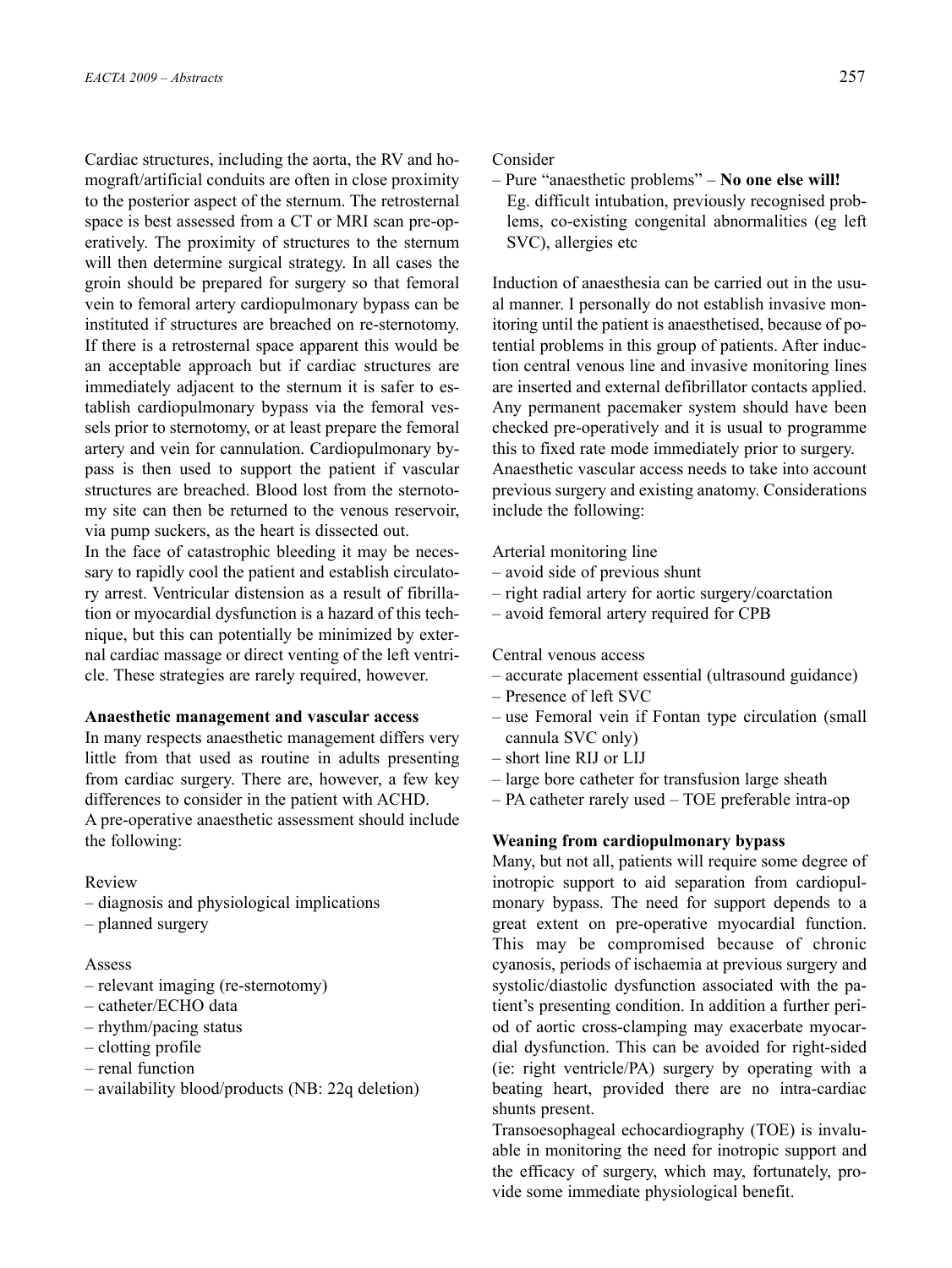Haemostasis and management of post-operative coagulopathy provide major challenges to the anaesthetist and surgeon involved in re-operative surgery for ACHD. Once weaning from cardiopulmonary bypass is achieved this is one of the most difficult aspects of the whole operation. Co-operation with the blood transfusion service, availability of blood products and near-patient coagulation testing, combined with meticulous surgery, are essential elements required for a successful outcome.

### **Outcome**

The outcome for surgery in patients with ACHD largely depends on the complexity of the presenting condition. In my own unit overall mortality was 4.4% in 342 patients between 1997-2002, with a 0% mortality in simple cases and 10.6% mortality in moderate/complex cases (6). The highest mortality in this series was represented, not surprisingly, by patients with a Fontan type circulation. Standard severity of illness scoring systems did not accurately predict mortality in this study but abnormal pre-operative thyroid function, creatinine and bilirubin were highly predictive of mortality.

#### **References**

- 1. Warnes CA. The Adult with Congenital Heart Disease: Born to Be Bad? Journal of the American College of Cardiology 2005; 46 (1): 1-8
- 2. Shinebourne EA, Babu-Narayan SV, Carvalho JS. Tetralogy of Fallot: from Fetus to Adult. Heart 2006; 92: 1353-1359
- 3. ACC/AHA 2008 Guidelines for the Management of Adults with Congenital Heart Disease. Journal of the American College of Cardiology 2008; 52 (23): e143-263
- 4. Taylor JFN. Investigations before reoperations in congenital heart disease. In: Stark J, Pacifico AD (Eds.) Reoperations in Cardiac Surgery (Ch 1, pp. 3-16). Springer-Verlag, 1989
- 5. Lovell AT. Anaesthetic implications of grown-up congenital heart disease. British Journal of Anaesthesia 2004; 93 (1): 129-139
- 6. Price S, Jaggar SI, Jordan S et al. Adult congenital heart disease: intensive care management and outcome prediction. Intensive Care Med 2007; 33: 652-659

## **Percutaneous valve implantation – The anaesthesiologist's point of view**

## C.-J. Jakobsen

*Aarhus University Hospital – Skejby, Aarhus, Denmark*

Cather based aortic valve replacement is very different from standard cardiac surgery. The pain issue is not existing for transfemoral, while both per- and postoperative pain might be seen in the transapical approach. Consequently sedation is normally adequate during most of the procedure and the needs for analgesics are relatively low. However, due to the use of peroperative transoesophageal echocardiography and the, although short periods of pacing and ballooning, we have chosen a general anaesthesia – a modus we refer to as "anaesthesia light".

At present the procedure is still in the experimental phase and thus the patients are mostly patients, which are inoperable due to surgical problems like glass aorta or due to high co-morbidity. At present we are conducting a study randomizing patients to either standard procedure or the transapical procedure.

One major issue in the implementation phase has been the age and co-morbidity of selected patients. Above all, age beyond 85 years has been an issue, especially taking the cost of the procedure into consideration. These facts might impose psychological depended reluctance to follow the increased demand for cardiac surgery in the elderly population. However, looking on facts of life expectance the 5 year life expectancy of an 80 year old woman is not much different from a 75 year old man and we need to look at late 80th or early 90th before the 5 year "survival" rate of the normal population is less than 50%.

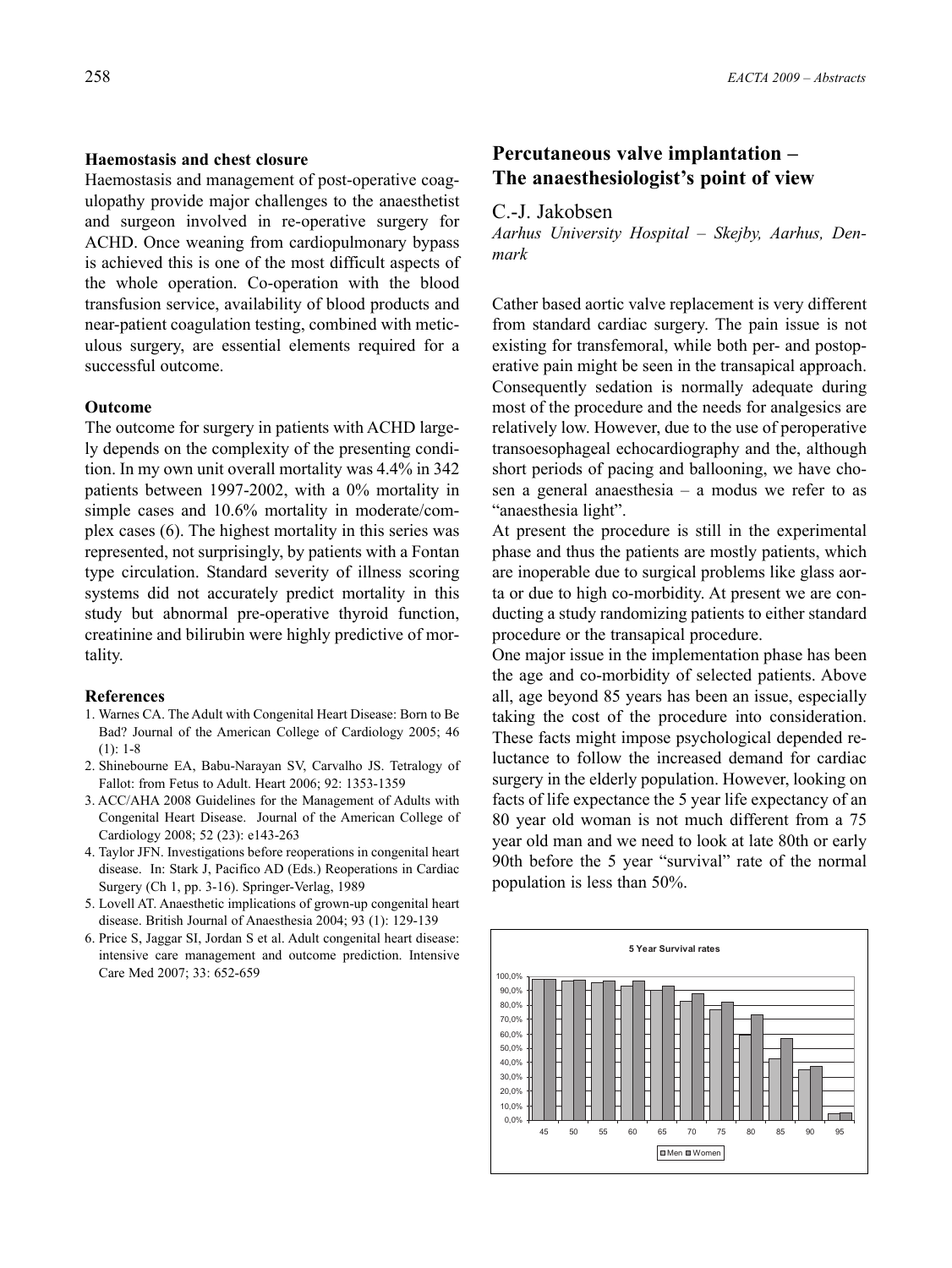## **Teambuilding**

Both transfemoral and transapical valve replacement is a complex procedure involving cardiologists, surgeons and anaesthesiologists. It is important that all involved are equally part of the team. Good communication procedures (agreed communication guidelines) are essential. It should be clear, who is the leader of the team and also it should be agreed and respected, when a hold or a veto is expressed from other participants (both before and during the procedure). This aspect might seem trivial but nevertheless has been proven important in carrying out the procedures successfully.

### **Preoperative evaluation**

From the anaesthetist point of view the patient's comorbidity and any impact on the procedure are essential. Significantly decreased pulmonary function is a major issue and it should be established beyond reasonable doubt that any problem is not primarily related to a pulmonary problem and that a decreased "pulmonary function" can be helped by a new valve. The accepted lower values of pulmonary function are in apical procedures a  $FEV<sub>1</sub>$  being 40% of predicted, while in femoral procedures we accept 30% of predicted  $FEV<sub>1</sub>$ . The essential is: How **to know** when to say **NO**.

### **Primary concerns**

The primary concerns of perioperative complications from anaesthetist point of view are compromised cardiac function due to catheters/guide wires in small valve lumen, afterload collapse, arrhythmias and aortic tear or rupture resulting in severe bleeding.

### **Main focus**

The anaesthetists' main focus areas are the need for peroperative transoesophageal echocardiography, the short periods of ballooning with consequently no or little circulation and that the patients often have an extreme low aortic valve area (0.5cm<sup>2</sup> or lower). Postoperative pain relief may be an issue, especially after the apical approach, but due to anticoagulation therapy we have denounced the use of epidural analgesia. The primary focus during anaesthesia is the often severely reduced pulmonary function and our experience has shown that keeping afterload is one of the mandatory goals. Thus overall the Anaesthetic protocol is based on sedation with extubation in the OR, low dose analgesics, primary use of local anaesthetics and haemodynamic control guided by invasive monitoring.

### **Perioperative**

There might be principal "differences" between the cardiologists and anaesthetists approach to the control of the circulation. Cardiologists focus on structural contractility, pressure and heart rate while the anaesthetists often focus on flow.

#### **Monitoring**

How intensive and why important? During the procedure the blood pressure and heart rate may slowly decrease, TEE might show unchanged or indeed slightly better contractility, however cardiac output may very well decrease rather much. Normal haemodynamic values in 80 and 90 year old people are substantially lower than younger patients and the actual possibilities of compensation of changes are rather different from normal cardiac patients. Cardiac index of 1.2 to 1.4 and SvO2 in the range of 40-50 is often seen preoperatively in our patients older than 85 years with severe aortic stenosis. Thus all patients are monitored with invasive arterial pressure and pulmonary artery catheter (PAC) together with a CVC for medications. All lines are placed before anaesthesia using local analgesics.

| Haemodynamic variables (in cardiac surgical patients*) |             |             |  |
|--------------------------------------------------------|-------------|-------------|--|
|                                                        | 60Yr        | 80 Yr       |  |
| Cardiac index $(L/min/m2)$                             | $2.7 - 3.2$ | $1.7 - 2.4$ |  |
| $SVO2(\%)$                                             | 60-75       | 50-60       |  |
| Saturation $(\%)$                                      | 97-99       | 93-98       |  |

\*) Preoperative "normal" values

## *Anaesthetic drugs – is the choice important?*

Most anaesthetics have a negative impact on haemodynamic variables as CI and blood pressure. Keeping blood pressure is essential, one of primary reasons that full monitoring is to established before induction. Our normal routine is establish infusion line and keep open with noradrenalin  $0.01\mu g/kg/minute$ , followed by induction with S-Ketamin 0.5 mg/kg, Sufentanil 15-25 µg and Rocuronium for intubation. Maintenance of anaesthesia is Sevoflurane 1-1.5 % with special attention to afterload. Thus we intend to keep blood pressure within 20 % of starting values with balanced use of Sevoflurane and noradrenaline.

Heart rate might be a problem and although a pacemaker is placed early in procedure it often does not help, as this is only ventricular pacing which use often will result in decreased circulation as many patients due to low general cardiac function are dependent of synchronic two chamber function.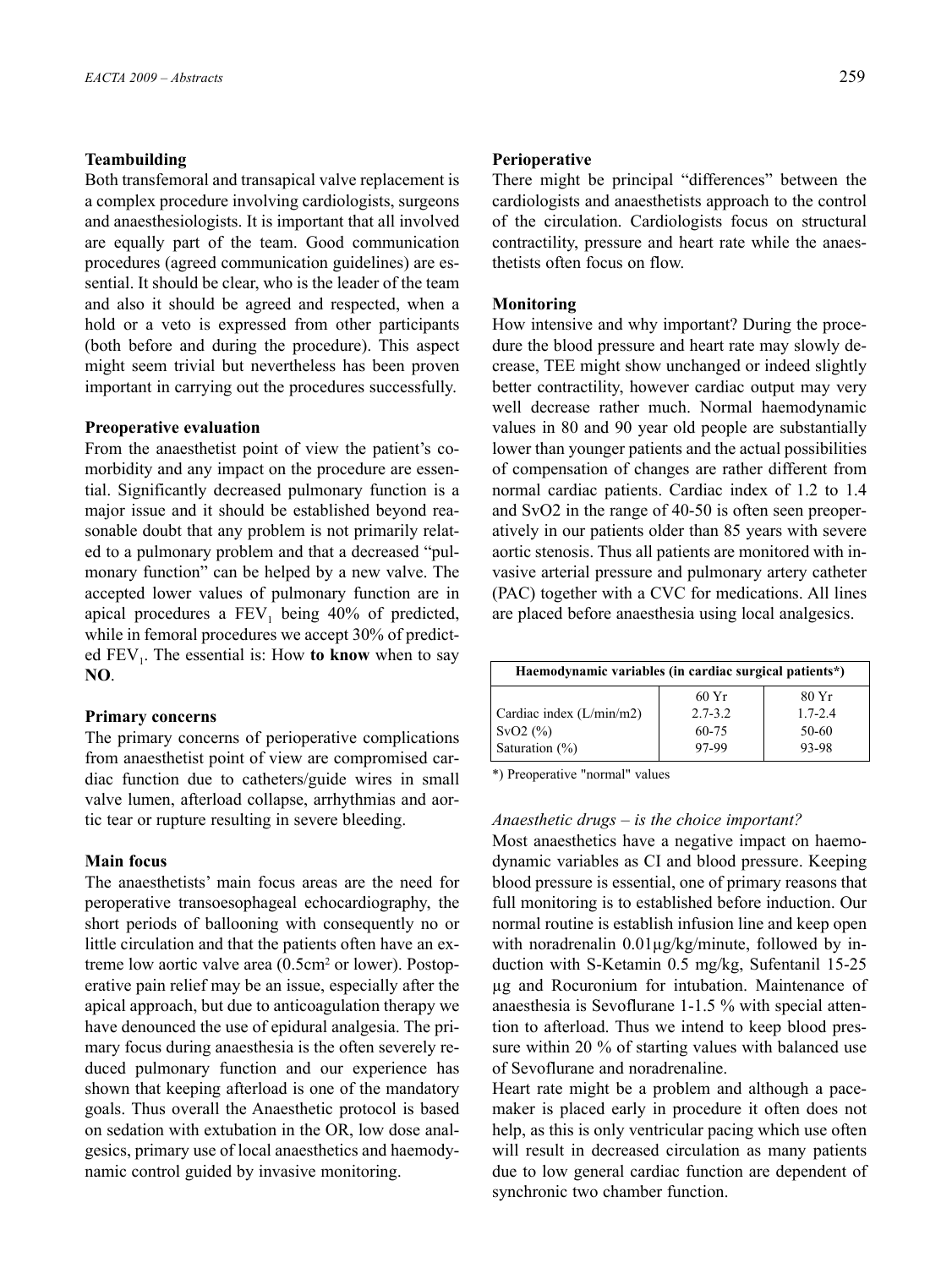

### *Keeping ahead of the procedure*

60-90 seconds before expected stop in circulation (pacing test, ballooning and valve placement) a bolus dose of noradrenalin  $(0.02 \mu g)$ . The main problem in this phase is bleeding from the sheath (especially the apical procedure) if procedure time is long and the compromised haemodynamics during valve placement as delivery system may fill the whole lumen more or less.

## **Postoperative**

All patients are extubated in the OR and we have established a procedure with very early mobilisation.

## **Pain control**

The femoral approach is not followed by noteworthy postoperative pain. However the apical approach is most often followed by moderate pain, which is controlled by Bupivacain infiltration of the thoracic incision and 20 ml Buvivacain (5 mg/ml) into the pleura. If needed small doses of morphine or Fentanyl postoperatively. In continued pain, Ketoralac has proven effective for drain pain and if not sufficient we used intercostal blocks. Drains are normally removed after 4- 6 hours.

Patients are observed until next morning in cardiac recovery unit. However more than half the patients is eligible for discharge relatively soon after the procedure. Different from standard surgery late problems might be increased s-creatinine on day 2-4 especially in even moderately impaired preoperative kidney function and procedures with peroperative increased use of contrast.

## **Neurologic complications after cardiac surgery**

## B. Jungwirth

*Klinik für Anaesthesiologie, Klinikum rechts der Isar der Technischen Universität München, Germany*

Neurologic deficits after cardiac surgery persist as common complications. Clinical manifestations of these deficits are variable, ranging from frank stroke as worst case scenario (incidence of  $1 - 5\%$ ) to the more subtle neurocognitive deficits (incidence up to 80%) (1,2). The etiology leading to neurologic injury is most likely multifactorial with cerebral emboli (solid or gaseous), cerebral hypoperfusion, reperfusion injury and inflammatory reaction as main contributors (3). Risk factors for neurologic injury include but are not restricted to age, poor preoperative cognitive state, presence of cerebrovascular disease, atheromatous disease of the aorta. Women appear to be at higher risk for stroke after cardiac surgery than men (4).

Several studies have assessed the effect of both pharmacological and non-pharmacological strategies to prevent or minimize neurologic deficits following cardiac surgery. Despite promising preclinical data assessing potential neuroprotective drugs clinical trials showed conflicting results so that currently no drug can be recommended as neuroprotectant during cardiac surgery. However, ongoing studies investigating N-methyl-D-aspartate (NMDA) antagonists or anti-inflammatory agents in the setting of cardiac surgery might allow a reduction in the incidence of adverse neurologic outcomes.

With regard to non-pharmacological neuroprotective strategies, it seems to be essential to avoid the generation of solid cerebral emboli during cardiac surgery by minimizing aortic manipulation using only a single clamp application or optimizing cannulation and clamp placement using epiaortic scanning (5). Cerebral air emboli as another contributing factor to adverse cerebral outcome after cardiac surgery should be avoided by optimizing de-airing after open heart surgery or by avoiding augmented venous return with a higher risk of air-entrainment in the CPB circuit. Surprisingly, studies comparing off-pump with on-pump coronary artery bypass surgery have shown comparable results in younger patients (6). Temperature, intraand postoperative, seems to play an important role, as both faster rewarming rate as well as postoperative hyperthermia led to adverse cerebral outcomes (7). The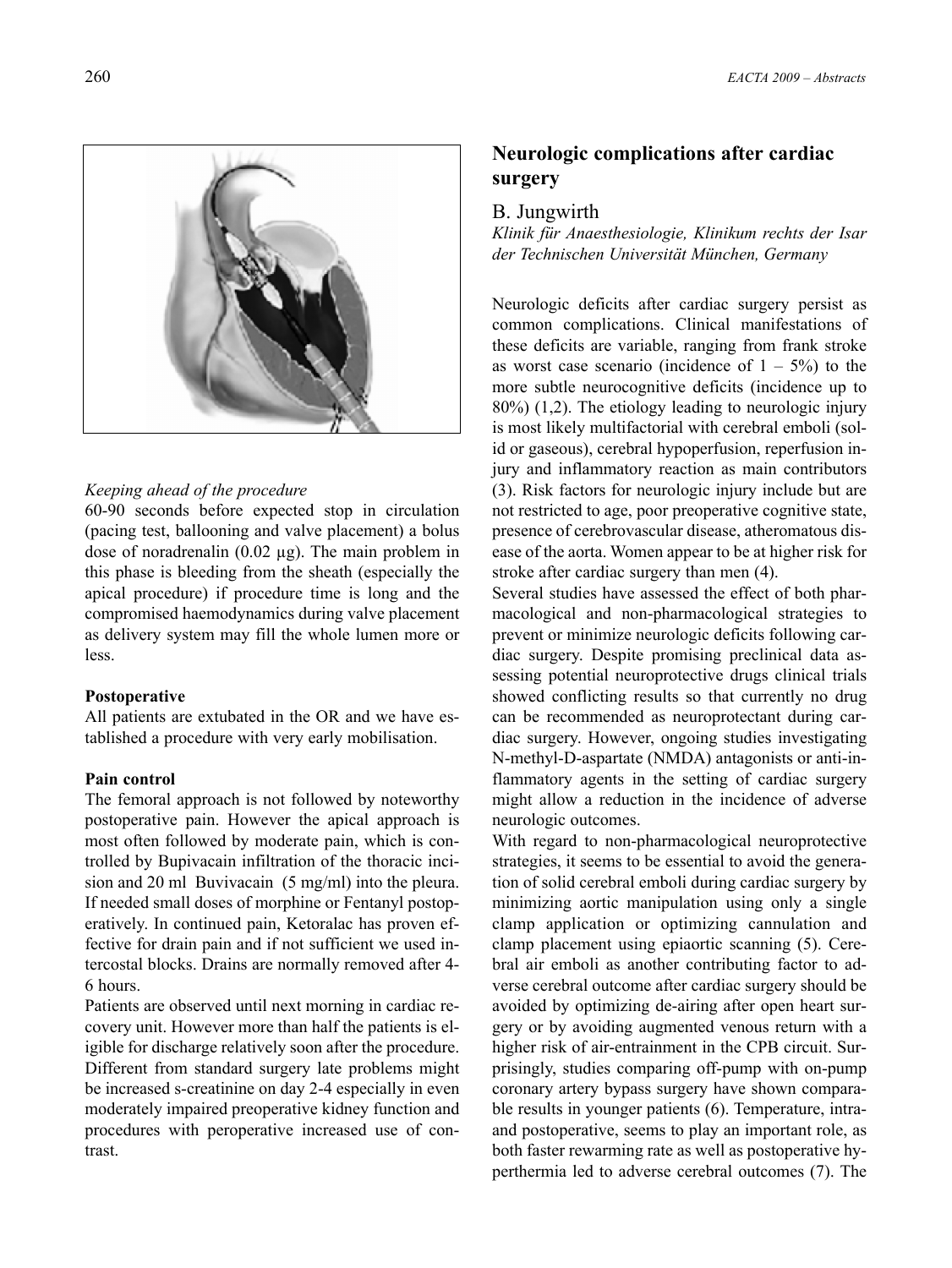optimal haematocrit and the optimal blood pressure during and after cardiac surgery are not known yet.

### **References**

- 1. Roach G. N Engl J Med 1996; 335: 1857-63
- 2. Newman MF. N Engl J Med 2001; 344: 395-402
- 3. Pugsley W. Stroke 1994; 25: 1393-9
- 4. Hogue CW. Ann Thorac Surg 2003; 76: 1119-25
- 5. Hammon JW. J Thorac Cardiovasc Surg 2006; 131: 114-21
- 6. van Dijk D. JAMA 2007; 297: 701-8
- 7. Grocott HP. Stroke 2002; 33: 537-41

## **Surgery in deep hypothermic circulatory arrest: Still much to study**

## K. Kiviluoma

*Professor of Anesthesiology and Intensive Care, Department of Anesthesiology Oulu University and Oulu University Hospital, Oulu, Finland*

Surgical repair of aortic arch aneurysms and dissections or complicated congenital heart anomalies often require bloodless operation field. Sometimes blood flow must be interrupted to make operation possible. The brain is the most sensitive organ to ischemia, and consequently neurological complications are the leading cause of mortality and especially morbidity in settings requiring circulatory arrest. Hypothermia has been used about 50 years to protect tissues and organs from the damage caused by ischemia. Hypothermic circulatory arrest (HCA) has been a standard for these operations, although new strategies like selective cerebral perfusion or retrograde perfusion have been introduced.

Ischemic damage occurs in two steps. First and crucial damage occurs during the ischemia due to lack of oxygen. High energy phosphates are depleted and active ion transport is inhibited. Cell membranes depolarize, intracellular calcium increases and lactate accumulates. Excitatory neurotransmitters like glutamate accumulate in synapses. If long enough ischemia can lead to necrosis. The second step of damage occurs during reperfusion. Activation of complement, activated leucocytes and pro-inflammatory cytokines cause inflammation, which worsens the situation more.

Cerebral metabolic rate is dependent of temperature being about 50 % of normal at 30°C temperature, 25 % at 20°C and 12% at 10°C. Corresponding limits for tolerable ischemia being 5 minutes at 37°C, 9 min at 30°C, 21 min at 20°C and 45 min at 10°C. Some kind

of selective perfusion is thought to prevent brain from damage caused by ischemia. These innovations have gone to clinical use mostly with little experimental data.

To get deeper knowledge of HCA and brain protection we have over carried out decade studies with our chronic porcine model first developed in Mount Sinai Hospital. The basic protocol is to cool pigs to 18°C, have 75 min HCA and follow pigs one week after the experiment. A lot of data is collected during experiments.

We started by studying retrograde cerebral perfusion, which was a hot topic during that time. It seems that the benefit of retrograde perfusion of head is mainly due to improved brain cooling. Later we have concentrated more to study possible medications and perfusion strategies that could minimize the injury. Overall pH-stat management during hypothermia seems to be safer than alpha-stat management. Anti-epileptic drug lamotrigine might have some positive effects. Nutritive support by fructose-1,6-bisphosphate has some beneficial effects. Anti-inflammatory managements like leukocyte-filtration or hypertonic saline have beneficial neuroprotective effect. Leukocyte-filtration succeeds to reduce the number of adherent leukocytes seen in intravital microscopy during reperfusion. Remote ischemic preconditioning has been shown to increase ischemic tolerance in many organs. In our new series remote ischemic preconditioning protected brain against HCA-induced injury.

Based on our experience mechanisms of HCA induced injury and possible protective methods still need active research. In clinical work every new technique for complicated procedures should be compared to HCA.

## **Perioperative anemia**

## A. Maniatis

A significant percentage of patients presenting for surgical procedures are anaemic, as defined by WHO criteria ( Hb<12g/dl for women, <13g/dl for men). Preoperative screening is often carried out after surgery has been scheduled and surgeons and anaesthetists resort to transfusion so as to correct anaemia and avoid delays of surgeries.

Transfusion may have immediate benefit but its effect is short-lived, it carries numerous risks, it has significant cost and availability may be a problem.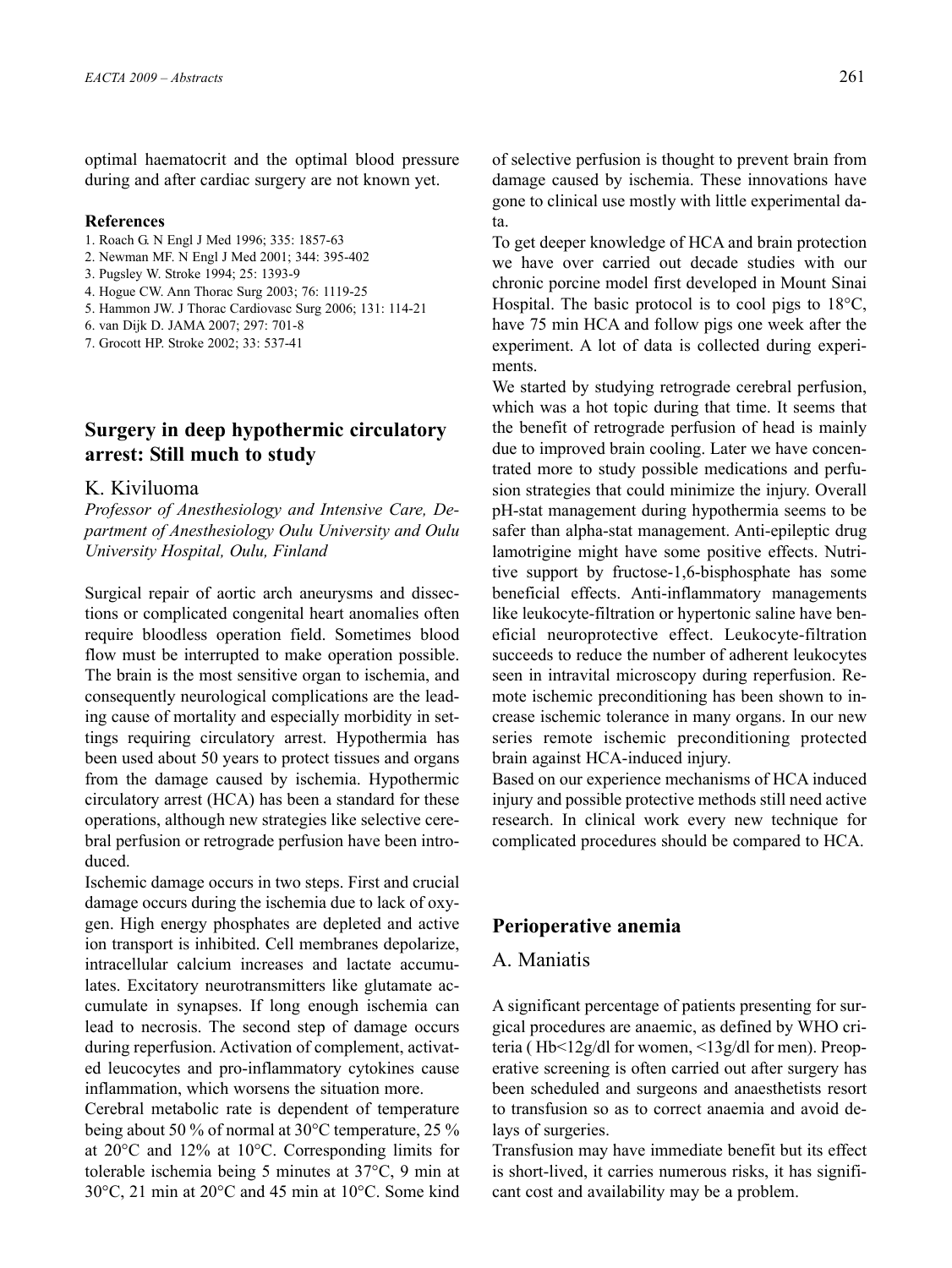To the known transfusion risks and reactions – disease transmission, postoperative infections, TRALI – recent studies suggest yet another one, namely increased postoperative morbidity and mortality, after cardiac surgery, related to changes occurring in stored blood (1).

Data on perioperative transfusions documented in a number of studies are showing large practice variations that can not be easily justified. In cardiac surgery transfusion rates are high ranging from 11-97% (2). In fact in England it has been estimated that 10-15% of units issued by the National Blood Service are used in cardiac surgery; the percentage in the USA is even higher 20%!

Efforts at avoiding transfusion of allogeneic blood, initially centered on autologous blood (by Predonation, Acute Normovolemic Hemodilution or Cell Salvage intra- or postoperatively) and these modalities are still used to varying degrees.

More recent studies identified preoperative anaemia as one of the risk factors for perioperative transfusions and have included it in algorithms and scoring systems such as the TRUST and TRACK score systems. These systems include other risk factors such as age, sex, weight and surgical complexity and have a significant predictive value for transfusion planning (3).

Adopting however guidelines and complex algorithms has proven difficult. I would therefore like to propose that progress could be made by focusing on at least one risk factor which may be easy to correct, namely preoperative anaemia. In a recent study anaemia was documented as an independent predictor of perioperative outcome, in patients scheduled for elective vascular surgery (4).

Perioperative anaemia may be the result of true iron deficiency in 30% of cases, or to functional iron deficiency in another 30%, in the setting of chronic disease prevalent in the older population; smaller percentages may be due to B12 or Folate deficiencies.

Erythropoietin for anaemia correction was shown to be effective in decreasing exposure to transfusion in both orthopedic and cardiac surgery patients already 10 years ago, in the SPOT study (5). More recently Alghamdi et al showed in a meta-analysis that the administration of erythropoietin prior to cardiac surgery resulted in reduction in the risk of exposure to allogeneic blood transfusion (RR= $0.53$ , p< $0.01$ ) (6).

In their clinical practice guideline, on perioperative blood transfusion and blood conservation, cardiovascular surgeons and anaesthesiologists have included the use of erythropoietin to increase RBC mass preoperatively (7). However recent concerns with regard to possible untoward effects of erythropoiesis stimulating agents have led to caution in their use.

Erythropoietin should only be used if nutritional deficiencies have been ruled out and iron availability is a prerequisite for its effectiveness. The use of iron especially in its intravenous form has recently been introduced for the treatment of heart failure and ongoing studies will clarify its impact on anaemia correction in this setting (IRON-HF study) (8); meantime intravenous iron is being used in preoperative anaemia correction in a number of surgeries including cardiovascular. In a recently published study on the development of a preoperative blood saving protocol for orthopedic surgery, intravenous iron was recommended for patients with Hb  $\geq$  13g/dl and ferritin <50µg/l or intolerance to oral iron. Patients with Hb between 10-  $13g/dl$  received EPO + iv iron. This intervention led to a decrease in transfused patients from 31.5 to 18.8% (9).

There are now several iron preparations licensed for intravenous use with an excellent safety profile that can be used in short infusion schedules or even directly i.v.

In order to effectively treat preoperative anaemia, patients should ideally be screened 30 days before surgery which represents the main stumbling block in adopting this strategy! There is evidence however that by combining EPO with intravenous iron one can improve anaemia in only two weeks.

There is no doubt that in order to make a serious impact on blood conservation in surgery, one needs a multimodality approach such as has been described in a number of protocols (10). One can only hope that more surgical teams will adopt protocols appropriate for their patients, thus contributing to blood conservation. But whereas many of the proposed interventions apply to certain patient categories only, correction of preoperative anaemia is necessary for all elective surgical patients and implementing anaemia management will improve their outcomes.

- 1. Koch CG, Li L, Sessler DI et al. Duration of red-cell storage and complications after cardiac surgery. N Engl J Med 2008; 358: 1229-1239
- 2. Shehata N, Naglie G, Alghamdi AA et al. Risk factors for red cell transfusion in adults undergoing coronary artery bypass surgery: a systematic review. Vox Sang 2007; 93: 1-11
- 3. Ranucci M, Castelvecchio S, Frigiola A et al. Predicting transfusions in cardiac surgery: the easier, the better: the Transfusion Risk and Clinical Knowledge score. Vox Sang 2009; 96: 324- 332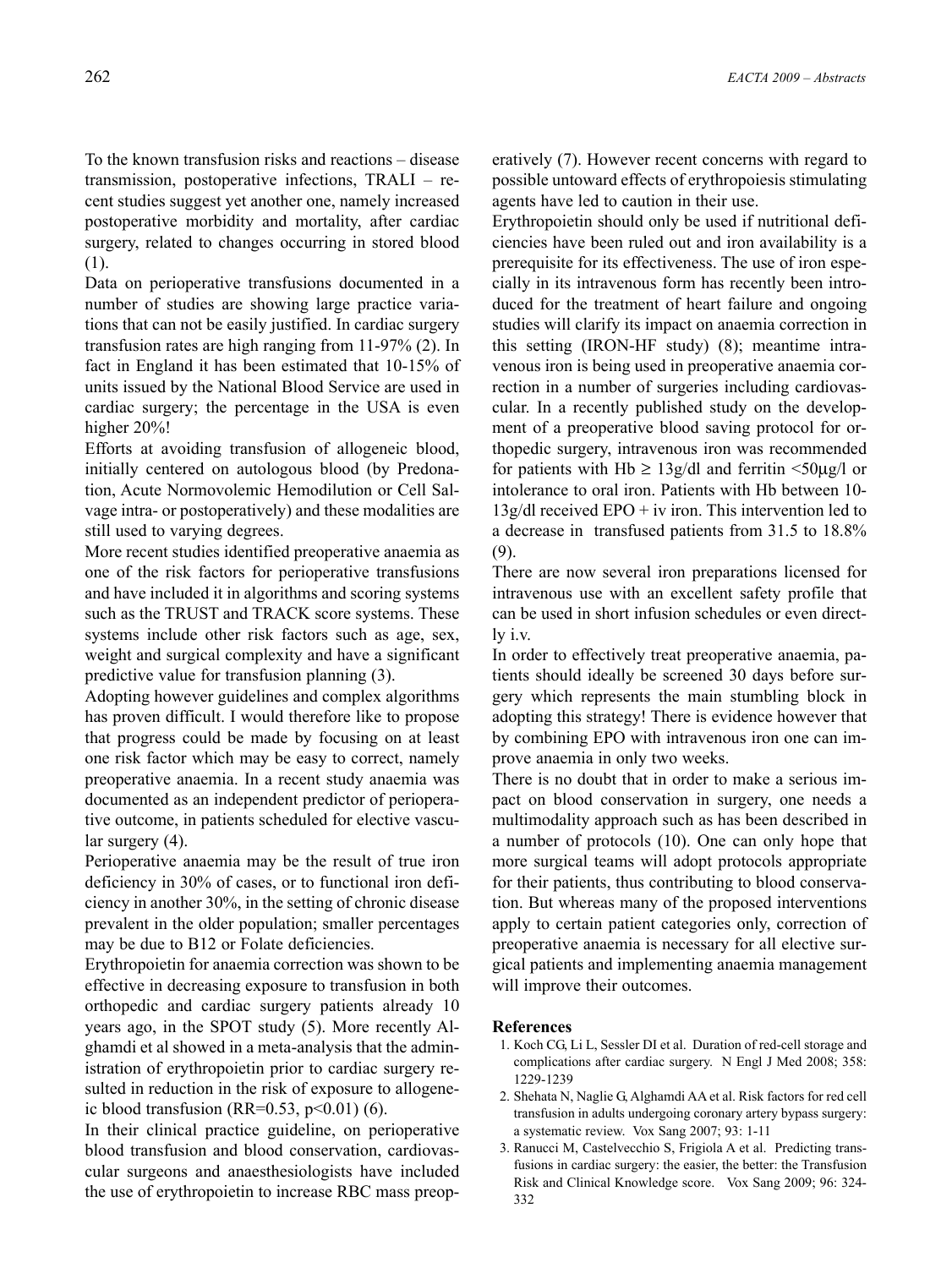- 4. Dunkelgrun M, Hoeks SE, Welten GM et al. Anaemia as an independent predictor of perioperative and long-term cardiovascular outcome in patients scheduled for elective cardiovascular surgery. Am J Cardiol 2008; 101: 1196-200
- 5. Laupacis A, Fergusson D. Erythropoietin to minimize perioperative transfusion: a systematic review of randomized trials. The international Study of Perioperative Transfusion (SPOT) Investigators. Transfusion Medicine 1998; 8: 309-17
- 6. Alghamdi AA, Albanna MJ, Guru V, Brister SJ. Does the use of erythropoietin reduce the risk of exposure to allogeneic blood transfusion in cardiac surgery? A systematic review and metaanalysis. J Card Surg 2006; 21: 320-6
- 7. The Society of Thoracic Surgeons Blood Conservation Guideline Task Force; The Society of Cardiovascular Anaesthesiologists Special Task Force. Perioperative blood transfusion and blood conservation in cardiac surgery: the society of thoracic surgeons and the society of cardiovascular anaesthesiologists clinical practice guideline. Ann Thorac Surg 2007; 83: S27-86
- 8. Beck-da-Silva L, Rohde LE, Pereira-Barretto AC et al. Rationale and design of the IRON-HF study: a randomized trial to assess the effects of iron supplementation in heart failure patients with anaemia. J Card Fail 2007; 13: 14-7
- 9. Gonzales-Porras JR, Colado E, Conde MP et al. An individualized pre-operative blood saving protocol can increase pre-operative haemoglobin levels and reduce the need for transfusion in elective total hip or knee arthroplasty. Transfusion Medicine 2009; 19: 35-42
- 10. Van der Linden P, Dierick A. Blood conservation strategies in cardiac surgery. Vox Sang 2007; 92: 103-112

## **Can we reduce the risks of the high-risk cardiac surgery patient?**

#### W. T. McBride

*Department of Cardiac Anaesthesia, Royal Victoria Hospital, Belfast, Northern Ireland, UK*

#### **Introduction**

In this review some recent developments and controversies in perioperative strategies to improve outcomes following cardiac surgery will be discussed.

## **Reducing ventilation time following cardiac surgery**

Patients with impaired lung function tests are at increased risk of prolonged ventilation after cardiac surgery.

Of 388 patients intended for fast track extubation following cardiac surgery the most common reasons for delayed extubation included deep sedation (46.5%), confusion 44 (25%), excessive bleeding in 20 (11.3%) and high inotropic support in 10 (5.68%) [1]. Many of these issues can be addressed by modifications in

anaesthetic technique and are particularly relevant in patients with impaired lung function preoperatively.

Various non-invasive methods are available to assist ventilation in extubated cardiac surgery patients. These include positive pressure ventilation methods by the continuous positive airway pressure (CPAP) hood or face mask or negative pressure ventilation by external cuirass negative pressure ventilation [2]. The latter has the advantage of haemodynamic improvement following cardiac surgery [3].

The minimized extracorporeal circulation system (MECC) reduces priming volumes and blood-foreign surface interaction. Although an improvement in postoperative FEV1 was found in comparison with conventional circuits there was no significant reduction in ventilation times [4]. This technique awaits fuller evaluation to establish improved lung function outcomes [5].

## **Influencing outcomes in patients with preoperative renal failure**

Traditional ideas that preoperative renal dysfunction heightens risk of postoperative dialysis dependent renal failure have been recently questioned in light of the finding that patients with chronic renal dysfunction have developed anti-inflammatory strategies to minimize the perioperative inflammatory response which theoretically allows such patients to successfully undergo surgery with acceptable risks [6]. This theoretical postulation has been supported by 2 recent studies. Chirumamilla et al. used perioperative changes in MDRD (Modification of Diet in Renal Disease) estimated glomerular filtration rate (GFR) to follow outcomes in 1055 coronary artery bypass graft surgery (CABG) patients who were categorized according to their preoperative renal function into 4 GFR groups (normal GFR, and mild, moderate and severe GFR impairment). Patients presenting with preoperative renal insufficiency had particular care taken to avoid perioperative hypotension, fluid overload, excessive cardioplegia and excessively long CPB times through performing only essential grafts. Interestingly there were no statistically significant outcome differences between the preoperative GFR groups [7]. Arguably the special measures taken by Chirumamilla should apply to all patients irrespective of preoperative renal status. Similarly it was shown that in the 25-year period between 1977 and 2002, 255 (2.6%) of 9721 valve surgery patients developed dialysis dependent renal failure. Surprisingly preoperative renal dysfunction was not identified as a predisposing factor to renal dys-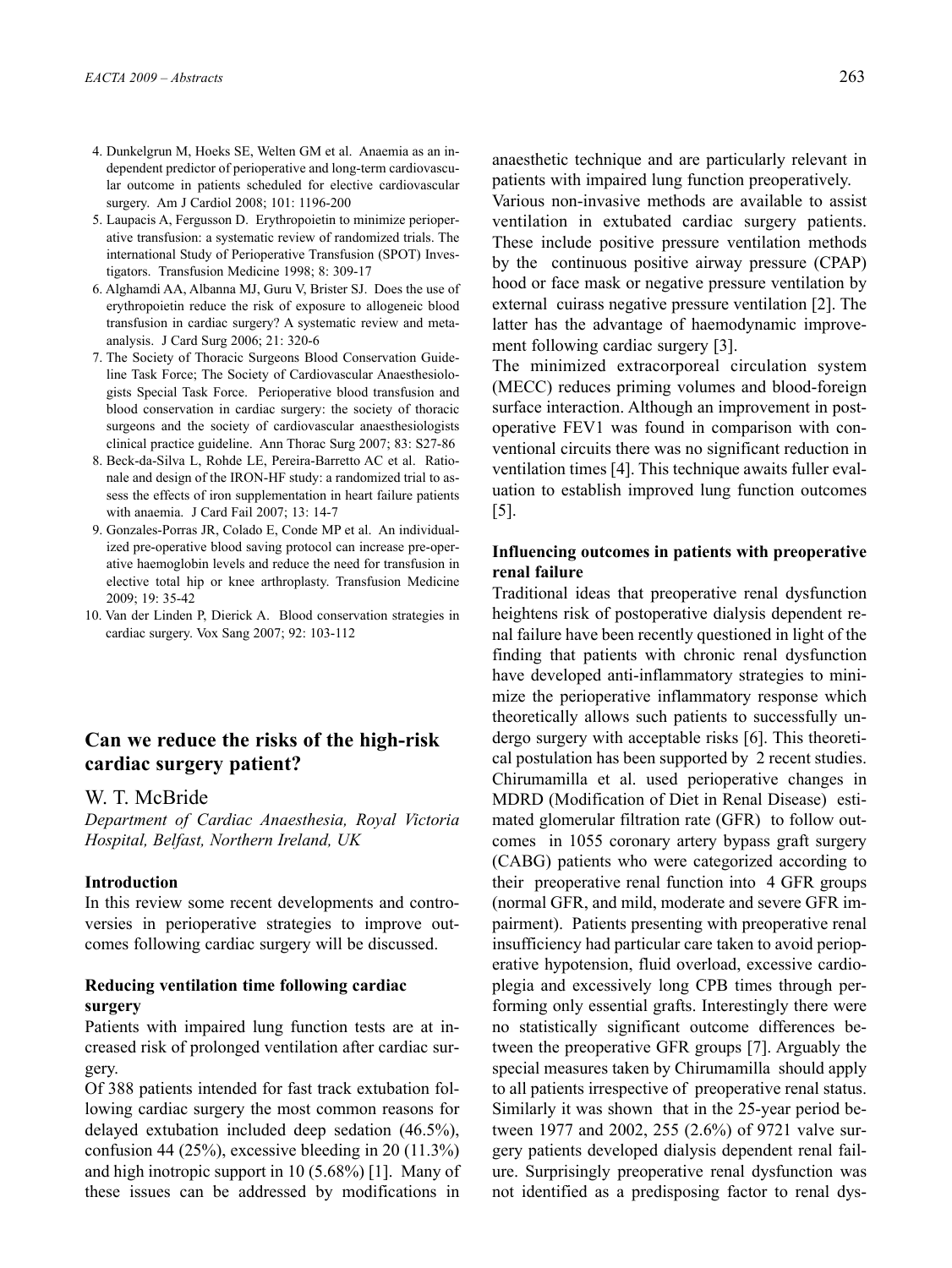function in valve surgery [8]. However, positive predictors of mortality post operatively were emergent status, ischemic and surgical times, surgical hemorrhage, and nosocomial infection/preoperative endocarditis [8].

### **Modulating the inflammatory response**

It is accepted that the kidneys are vulnerable to a perioperative inflammatory response [9, 10]. Since a significant part of the inflammatory response arises from the interaction of the blood with the foreign surface of the cardiopulmonary bypass machine there has been much interest if the OFF PUMP technique is associated with better renal outcomes than ON PUMP. In a study of 50 patients randomized to ON PUMP or OFF PUMP Ascione suggested that OFF PUMP surgery had less renal dysfunction than on pump surgery [11] possibly as a result of less pronounced inflammatory response. This finding has not been universally supported. For example, although biological markers of inflammation are less marked in OFF PUMP compared with ON PUMP patients in a study of 100 patients randomized to OFF PUMP or ON PUMP CABG, it was found that SVR values were comparable between the groups with 42% of OPCAB and 32% of ONCAB patients developing a very low SVR index  $($  <1,500 dyne x cm(-5) x m(-2)) (P > 0.05). There were no between group outcome differences with excellent cardiac outputs and clinical outcomes in both groups [12].

## **Do commonly administered drugs in the intensive care unit influence renal outcomes?**

#### **Dopamine, dopexamine, frusemide**

In a study of 126 elective cardiac surgery patients randomized to receive infusions of dopamine (Renal dose) frusemide or normal saline (placebo) it was found that dopamine did not improve outcome (as measured by differences in Delta (MAX) creatinine, whereas frusemide may even worsen outcomes after cardiac surgery [13]. Low dose dopexamine did not alter renal function compared with placebo [14].

#### **Reducing surgical haemorrhage postoperatively**

For many years intravenous aprotinin has been used to reduce postoperative bleeding but has been withdrawn from the market due to excessive complications. Contrasting studies on this issue have recently emerged. In support of the unsuitability of aprotinin in cardiac surgery is the meta-analysis by Henry of 49 trials involving 182 deaths among 7439 patients where the risk of death tended to be consistently higher with use of aprotinin than with use of tranexamic acid and epsilon amino caproic acid. The authors concluded that since aprotinin had no clear advantages to offset these harms that either tranexamic acid or epsilon aminocaproic acid should be recommended to prevent bleeding after cardiac surgery [15].

In a contrasting study of 298 normal renal function heart surgery patients scheduled for low- or intermediate-risk procedures and randomised to receive either tranexamic acid, high-dose aprotinin, or placebo it was found that aprotinin was about twice as effective as tranexamic acid in reducing total postoperative blood loss. Unlike tranexamic acid, aprotinin completely abolished bleeding-related re-explorations. Of note, aprotinin did not significantly increase mortality compared with tranexamic acid or placebo. The authors concluded that aprotinin had advantages over tranexamic acid provided it is restricted to low or intermediate risk cardiac surgery [16].

Recently topical use of the antifibrinolytics, aprotinin or tranexamic acid into the pericardium has been found to significantly reduce bleeding postoperatively [17].

Recently the use of the minimized extracorporeal circulation system (MECC) has been associated with reduced need for blood transfusion [4].

However as with all areas of outcome modification it is unlikely that one "magic bullet" will achieve the goal of reduced adverse outcomes but rather a combination of management strategies. This has been highlighted by Ranucci who suggested that postoperative bleeding can be satisfactorily reduced by a combination approach of (a) routine use of tranexamic acid, (b) heparin dose-response monitoring, thromboelastography, platelet (PLT) function analysis in a select population of patients, and (c) use of fresh frozen plasma (FFP), platelets, and desmopressin according to the hemostasis [18].

**Reducing cognitive dysfunction after heart surgery** In a study of cardiac surgery involving cardiopulmonary bypass using closed cardiopulmonary bypass circuits and controlled suctions of pericardial shed blood, 30 patients were randomized to either standard noncoated or heparin-coated extracorporeal circuits. Complement activation and glial injury as estimated by s100beta measurement was reduced in the heparin coated group compared with the standard group. How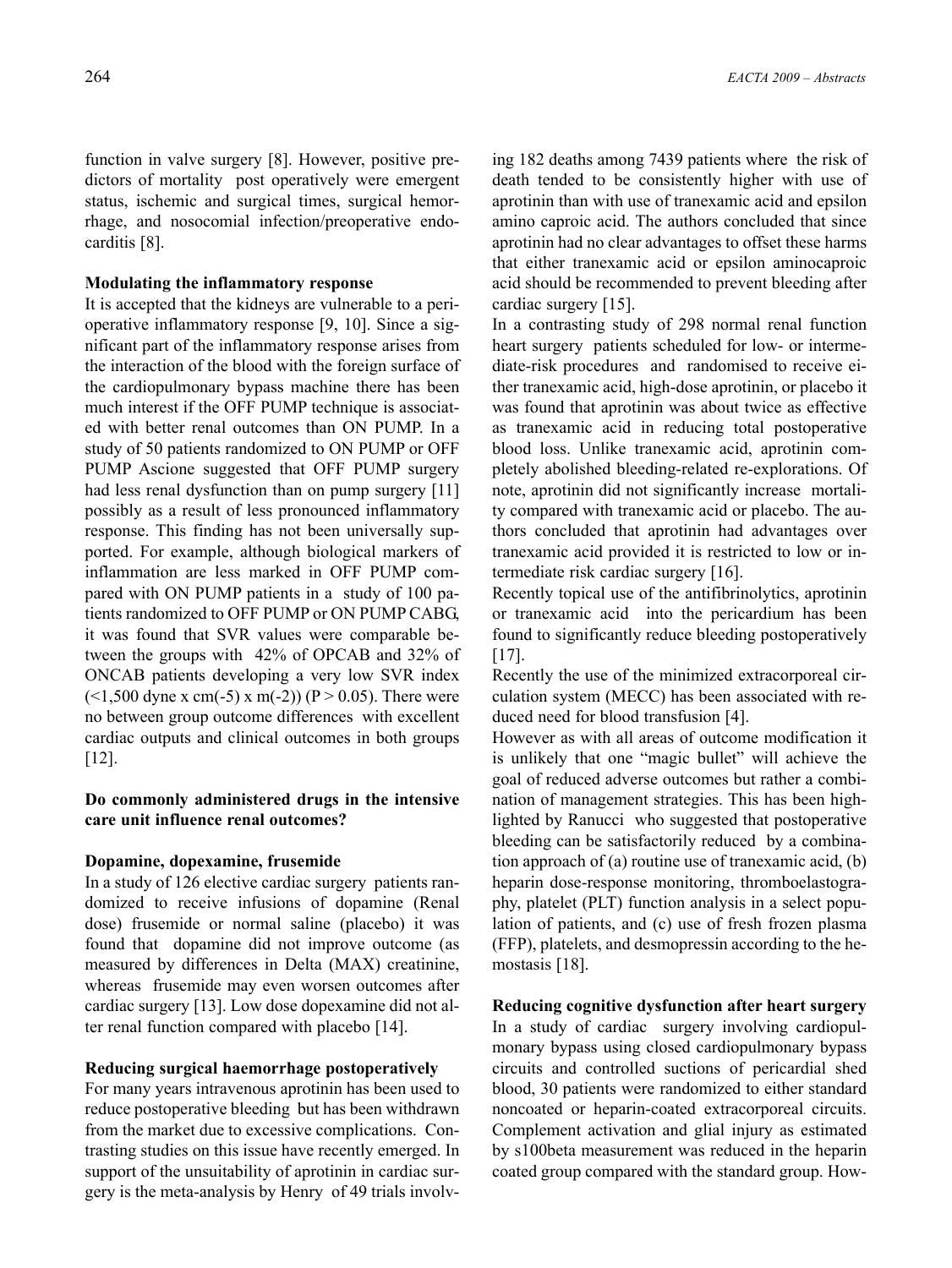ever there were no statistically significant between group differences in cognitive testing [19].

Cerebral regional oxygen saturation (rSO2) measured using Near Infra Red Spectroscopy (NIRS) is now widely used. It has been shown that rSO2 correlates with superior vena cava saturation  $(SevO(2))$  continuously measured with a Pediasat catheter in paediatric heart surgery patients [20]. By seeking to maintain rSO2 above desaturation threshold cognitive dysfunction postoperatively may be reduced [21]. Rubio et al in aortic arch surgery showed that during low-flow antegrade perfusion via the innominate artery, a reduction in rSO2 below the desaturation threshold correlated with displacement of incorrect positioning of the arterial cannula in the right subclavian artery [22].

#### **Reducing gut ischemia at cardiac surgery**

#### **Clinical use of gastric tonometry**

By simultaneous measurement of gastric pCO2 using gastric tonometry (PgCO2) and either arterial pCO2 (paCO2) or end tidal pCO2 (etCO2) the CO2 gap can be calculated  $[P(g-a)CO2 \text{ or } P(g-et)CO2]$ . It has been proposed that this value can be proposed to direct therapy as soon as its value goes beyond 12 to 15 mmHg. If an empirical therapeutic decision (fluid challenge, low dose inotrope) is not followed by improvement, the central hemodynamics need to be re-assessed and corrected as necessary. Kaplan Meir curves show that CO2 gap predicts outcomes in critically ill patients [23].

By referencing  $pgCO<sub>2</sub>$  to paCO<sub>2</sub> (Pg-aCO<sub>2</sub>), this measurement has proved to be an early indicator of shock and a good predictor of postoperative complications [24] in cardiac surgery. Lebuffe et al. found that a high Pg-etCO<sub>2</sub> on admission to the ICU as well as high PgaCO<sub>2</sub> were associated with a poorer outcome following cardiac surgery [25]. Hence, semi-continuous monitoring of Pg-etCO<sub>2</sub> might allow earlier intraoperative prediction of poor outcome at a time when intervention may be helpful.

#### **Laser doppler flowmetry**

1.This instrument is used to assess jejunal mucosal perfusion and jejunal mucosal haematocrit and redblood cell velocity. It involves passing a probe under endoscopic control into the jejunum. The instrument called the PeriFlux System 5000 enables the simultaneous measurement of (laser Doppler) jejunal mucosal perfusion (JMP) and jejunal transcutaneous  $pO<sub>2</sub>/$  $CO<sub>2</sub>$  [26]. The method is really an experimental tool at present as routine endoscopy is impractical. Nevertheless interesting results have emerged from recent studies. Jejunal mucosal autoregulation was shown with this technique during various flow states at cardiopulmonary bypass, a protective mechanism hitherto unknown at cardiac surgery and which is removed in the presence of prostacyclin infusion [26].

#### **Future developments**

#### **Polymorphisms**

## **Can polymorphisms influence renal function postoperatively?**

#### **Apolipoprotein E (APO-E)**

Chew and Newman performed a prospective observational study with use of data from 564 coronary bypass surgical patients who were enrolled in an ongoing investigation of apolipoprotein E genotypes and organ dysfunction between 1989-1999. Renal function was assessed among apolipoprotein E genotype groups by comparisons of preoperative (CrPre), peak in-hospital postoperative (CrMax) and perioperative change (DCr) in serum creatinine values. They found that the epsilon4 allele grouping  $(E2 = 2/2, 2/3, 2/4; E3 = 3/3;$  $E4 = 3/4, 4/4$ ) was associated with a smaller increase in postoperative serum creatinine (perioperative change: E2,  $+0.17$ ; E3,  $+0.26$ ; E4,  $+0.27$  mg/dl) and a lower peak postoperative creatinine than the epsilon2 and epsilon3 in univariate and multivariate analysis. Inheritance of the apolipoprotein epsilon4 allele is associated with reduced postoperative increase in serum creatinine after cardiac surgery, compared with the epsilon3 or epsilon2 allele. The authors claimed that this was the first genetic basis for acute perioperative renal impairment [27].

More recently 1671 patients undergoing aortocoronary surgery were studied for genetic factors associated with postoperative acute renal injury. Because a race effect was found Caucasian and African Americans were analyzed separately. The following alleles were linked with renal dysfunction in Caucasians

- **angiotensinogen 842C**
- **angiotensin receptor1 1166C, and**
- interleukin 6 -572C and
- endothelial nitric oxide synthase [eNOS] 894T
- apo lipoprotein-E 448C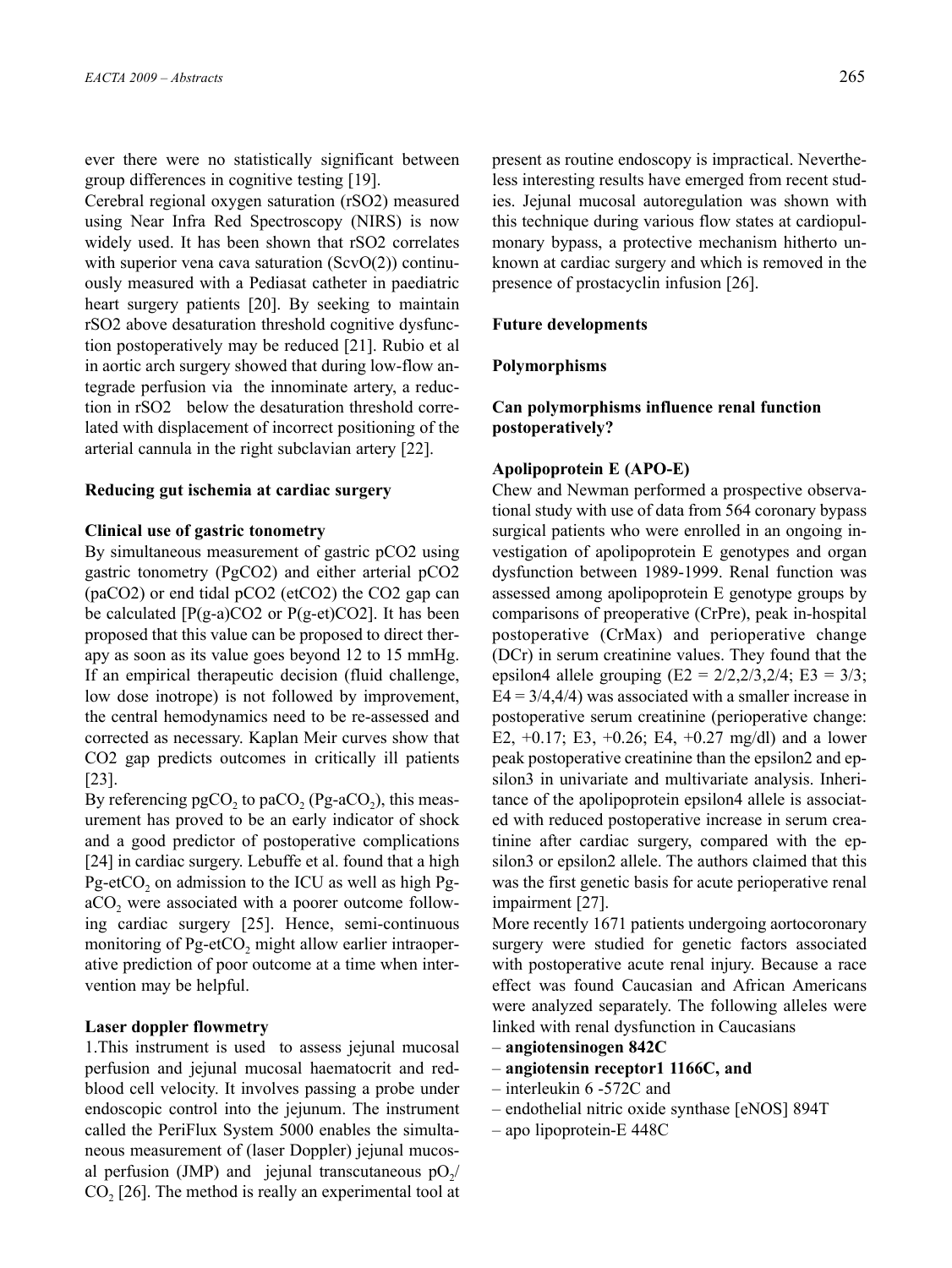In African Americans

– eNOS 894T and

– **angiotensin-converting enzyme (ACE) deletion and insertion**

were associated with renal dysfunction post operatively [28].

## **Angiotensin converting enzyme and ACE gene polymorphisms**

Stafford-Smith et al highlighted the possibility of genes of the RAAs system being involved in **acute** renal dysfunction. Until this time however, these genes were more commonly associated with **chronic** renal dysfunction. If this is found to be significant ACE inhibitor drugs and angiotensin II receptor blockers may be implicated in perioperative renal dysfunction.

### **Anti-endotoxin core antibodies**

In a study of 301 patients undergoing coronary artery bypass graft surgery and/or valvular heart surgery lower preoperative serum antiendotoxin core antibody (IgM EndoCAb) level independently predicted (P=.002) adverse outcome defined as either in-hospital death or postoperative length of stay greater than 10 days [29]. A clinical application of this finding such as antiendotoxin core vaccine preoperatively is awaited.

## **Conclusion**

It is unlikely that a "magic bullet" will be found to single handedly improve outcomes in the high risk cardiac surgery patient. A combination of early detection of patients at high risk and meticulous attention to protecting all organ systems through optimizing surgical, perfusion, pharmacological and ventilation techniques is needed to allow higher risk patients to safely undergo cardiac surgery.

- 1. Akhtar MI, Hamid M. Success and failure of fast track extubation in cardiac surgery patients of tertiary care hospital: one year audit. J Pak Med Assoc 2009; 59: 154-56
- 2. Trethowan B, Elliott P, Varadarajan B, McBride WT. Continuous negative extra thoracic pressure in respiratory complications after cardiac surgery. Br J Anaesth 101: 589P–90P
- 3. Chaturvedi RK, Zidulka AA, Goldberg P, deVarennes B, Iqbal S, Rahme E et al. Use of negative extrathoracic pressure to improve hemodynamics after cardiac surgery. Ann Thorac Surg 2008; 85: 1355-60
- 4. Kofidis T, Baraki H, Singh H, Kamiya H, Winterhalter M, Didilis V et al. The minimized extracorporeal circulation system causes less inflammation and organ damage. Perfusion 2008; 23: 147-51
- 5. Ti LK, Goh BL, Wong PS, Ong P, Goh SG, Lee CN. Comparison of mini-cardiopulmonary bypass system with air-purge device to conventional bypass system. Ann Thorac Surg 2008; 85: 994-1000
- 6. Baker RC, Armstrong MA, Allen SJ, McBride WT. Role of the kidney in perioperative inflammatory responses. Br J Anaesth 2002; 88: 330-34
- 7. Chirumamilla AP, Wilson MF, Wilding GE, Chandrasekhar R, Ashraf H. Outcome of Renal Insufficiency Patients Undergoing Coronary Artery Bypass Graft Surgery. Cardiology 2008; 111: 23-29
- 8. Chan V, Jamieson WR, Chan F, Germann E. Valve replacement surgery complicated by acute renal failure – predictors of early mortality. J Card Surg 2006; 21: 139-43; discussion 144-5
- 9. Gormley SM, McBride WT, Armstrong MA, Young IS, Mc-Clean E, MacGowan SW et al. Plasma and urinary cytokine homeostasis and renal dysfunction during cardiac surgery. Anesthesiology 2000; 93: 1210-6; discussion 5A
- 10. Gormley SMC, McBride WT, Armstrong MA, Young IW, Mc-Clean E, MacGowan SW et al. Plasma and urinary cytokine homeostasis and renal function during cardiac surgery without cardiopulmonary bypass. Cytokine 2002; 17: 61-65
- 11. Ascione R, Lloyd CT, Underwood MJ, Gomes WJ, Angelini GD. On-pump versus off-pump coronary revascularization: evaluation of renal function. Ann Thorac Surg 1999; 68: 493-98
- 12. Tatoulis J, Rice S, Davis P, Goldblatt JC, Marasco S. Patterns of postoperative systemic vascular resistance in a randomized trial of conventional on-pump versus off-pump coronary artery bypass graft surgery. Ann Thorac Surg 2006; 82: 1436-44
- 13. Lassnigg A, Donner E, Grubhofer G, Presterl E, Druml W, Hiesmayr M. Lack of renoprotective effects of dopamine and furosemide during cardiac surgery. J Am Soc Nephrol 2000; 11: 97-104
- 14. Allen SJ, Penugonda SP, Baker RC, Young I, McMurray TJ, Armstrong MA et al. Low dose dopexamine does not alter subclinical renal indices following cardiac surgery. European J of Anaesthesiology 2003; 20: 12
- 15. Henry D, Carless P, Fergusson D, Laupacis A. The safety of aprotinin and lysine-derived antifibrinolytic drugs in cardiac surgery: a meta-analysis. CMAJ 2009; 180: 183-93
- 16. Later AF, Maas JJ, Engbers FH, Versteegh MI, Bruggemans EF, Dion RA et al. Tranexamic acid and aprotinin in low- and intermediate-risk cardiac surgery: a non-sponsored, double-blind, randomised, placebo-controlled trial. Eur J Cardiothorac Surg 2009
- 17. Abrishami A, Chung F, Wong J. Topical application of antifibrinolytic drugs for on-pump cardiac surgery: a systematic review and meta-analysis. Can J Anaesth 2009; 56: 202-12
- 18. Ranucci M, Castelvecchio S, Romitti F, Isgro G, Ballotta A, Conti D. Living without aprotinin: the results of a 5-year blood saving program in cardiac surgery. Acta Anaesthesiol Scand 2009
- 19. Baufreton C, Allain P, Chevailler A, Etcharry-Bouyx F, Corbeau JJ, Legall D et al. Brain injury and neuropsychological outcome after coronary artery surgery are affected by complement activation. Ann Thorac Surg 2005; 79: 1597-605
- 20. Ranucci M, Isgro G, De la Torre T, Romitti F, Conti D, Carlucci C. Near-infrared spectroscopy correlates with continuous superior vena cava oxygen saturation in pediatric cardiac surgery patients. Paediatr Anaesth 2008; 18: 1163-69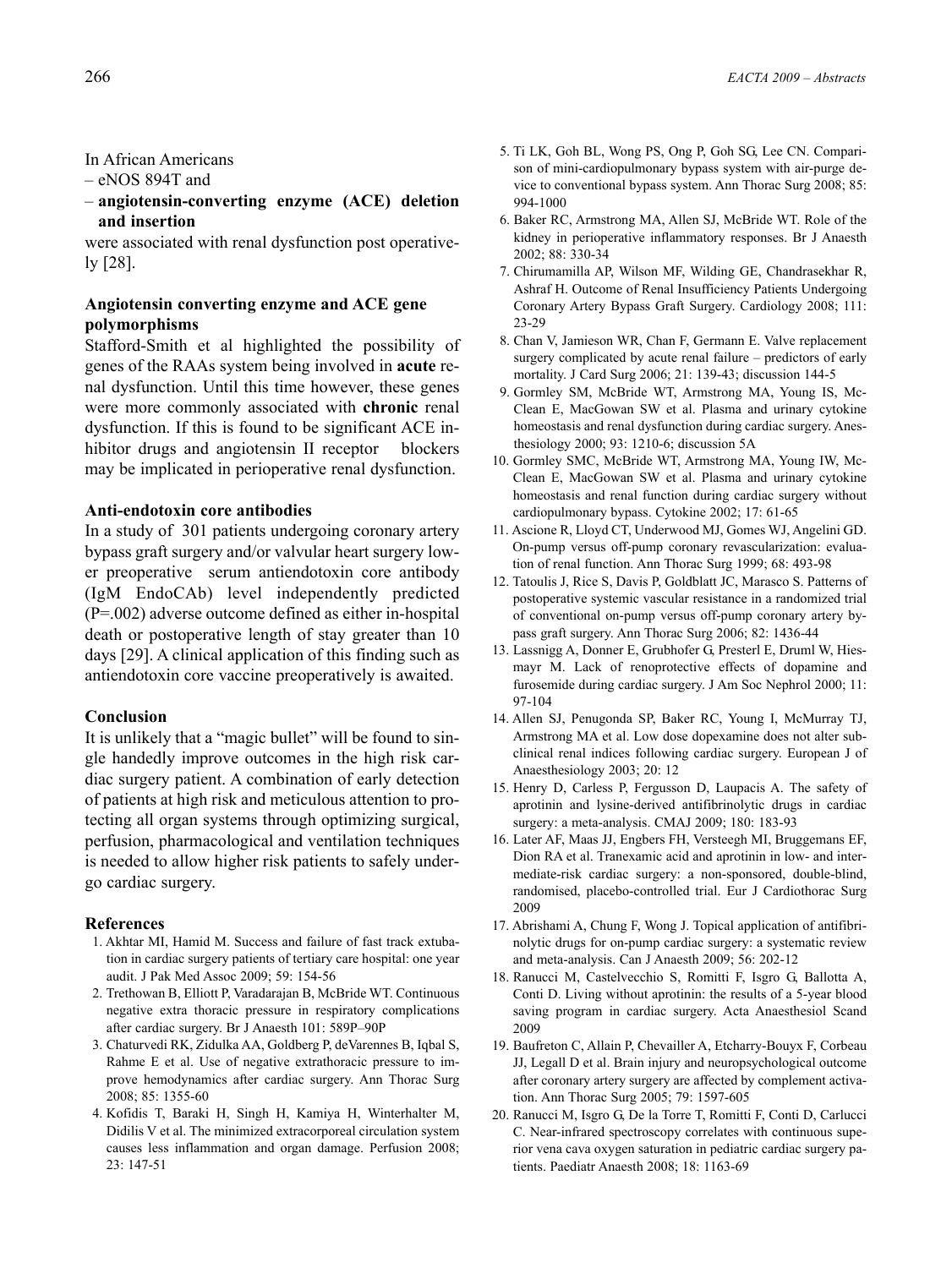- 21. Kane JM, Steinhorn DM. Lack of irrefutable validation does not negate clinical utility of near-infrared spectroscopy monitoring: Learning to trust new technology. J Crit Care 2008
- 22. Rubio A, Hakami L, Munch F, Tandler R, Harig F, Weyand M. Noninvasive control of adequate cerebral oxygenation during low-flow antegrade selective cerebral perfusion on adults and infants in the aortic arch surgery. J Card Surg 2008; 23: 474-79
- 23. Levy B, Gawalkiewicz P, Vallet B, Briancon S, Nace L, Bollaert PE. Gastric capnometry with air-automated tonometry predicts outcome in critically ill patients. Crit Care Med 2003; 31: 474- 80
- 24. Bennett-Guerrero E, Panah MH, Bodian CA, Methikalam BJ, Alfarone JR, DePerio M et al. Automated detection of gastric luminal partial pressure of carbon dioxide during cardiovascular surgery using the Tonocap. Anesthesiology 2000; 92: 38-45
- 25. Lebuffe G, Decoene C, Pol A, Prat A, Vallet B. Regional capnometry with air-automated tonometry detects circulatory failure earlier than conventional hemodynamics after cardiac surgery. Anesth Analg 1999; 89: 1084-90
- 26. Nygren A, Thoren A, Houltz E, Ricksten SE. Autoregulation of human jejunal mucosal perfusion during cardiopulmonary bypass. Anesth Analg 2006; 102: 1617-22
- 27. Chew ST, Newman MF, White WD, Conlon PJ, Saunders AM, Strittmatter WJ et al. Preliminary report on the association of apolipoprotein E polymorphisms, with postoperative peak serum creatinine concentrations in cardiac surgical patients. Anesthesiology 2000; 93: 325-31
- 28. Stafford-Smith M, Podgoreanu M, Swaminathan M, Phillips-Bute B, Mathew JP, Hauser EH et al. Association of genetic polymorphisms with risk of renal injury after coronary bypass graft surgery. Am J Kidney Dis 2005; 45: 519-30
- 29. Bennett-Guerrero E, Ayuso L, Hamilton-Davies C, White WD, Barclay GR, Smith PK et al. Relationship of preoperative antiendotoxin core antibodies and adverse outcomes following cardiac surgery. Jama 1997; 277: 646-50

## **Managing material dependent and independent causes of the inflammatory response during cardiac surgery**

## W. T. McBride

*Department of Cardiac Anaesthesia, Royal Victoria Hospital, Belfast, Northern Ireland, UK*

For many years the perioperative inflammatory response has been linked with cardiopulmonary bypass and the interaction of blood with the foreign surface of the heart lung machine. The concept of biocompatible circuits was introduced in an attempt to minimize the magnitude of the perioperative inflammatory response. To some extent the use of heparin coating and other biocompatible surfaces was associated with reduced increases in perioperative inflammatory mediators [1,2] but not always [3]. However, the relative contribution of the cardiopulmonary (CPB) machine

to the overall perioperative inflammatory response was found to have been historically overestimated when the advent of OFF-PUMP cardiac surgery showed that in the absence of the CPB machine patients still sustained a significant perioperative plasma and urinary inflammatory response [4]. Moreover miniaturized extracorporeal circulation can be considered similar to off-pump surgery in terms of systemic inflammatory response, myocardial inflammation and damage, and early outcome [5]. In fact the disturbance to the clotting system caused by sternotomy and tissue damage may in itself trigger a proinflammatory response. This effect could be compounded by the retransfusion of unwashed mediastinal shed blood [6] or perioperative hypotension. The CPB machine only partially contributes to the overall inflammatory response. In vitro tests of biocompatible surfaces have suggested reductions in some proinflammatory mediators but not all [7]. Is there any point in pursuing and refining biocompatible technology? There are two reasons why the present author believes biocompatible CPB technology has made a significant contribution. Firstly, patients are increasingly treated preoperatively with Angiotensin Converting Enzyme (ACE) Inhibitors. Since the bradykinin increases in blood during CPB are controlled by the ACE enzyme, hypotension during CPB requiring vasoconstriction may result. It has been shown in patients on preoperative ACE inhibitor therapy that falls in blood pressure during CPB are less pronounced in patients undergoing CPB with biocompatible (SMART®) circuits than non-biocompatible circuits [8]. Avoiding peri-CPB hypotension has implication for overall organ protection including kidney and brain. Secondly, most patients are able to deal with the perioperative proinflammatory load. However, in patients in whom this load becomes overwhelming every precaution to minimise any bypass-based proinflammatory stimulus should be taken. This should include avoiding retransfusion of mediastinal shed blood which contributes significantly to the overall perioperative plasma and urinary inflammatory response [6].

- 1. Kutay V, Noyan T, Ozcan S, Melek Y, Ekim H, Yakut C. Biocompatibility of heparin-coated cardiopulmonary bypass circuits in coronary patients with left ventricular dysfunction is superior to PMEA-coated circuits. J Card Surg 2006; 21: 572-77
- 2. Lindholm L, Westerberg M, Bengtsson A, Ekroth R, Jensen, E, Jeppsson, A. A closed perfusion system with heparin coating and centrifugal pump improves cardiopulmonary bypass biocompati-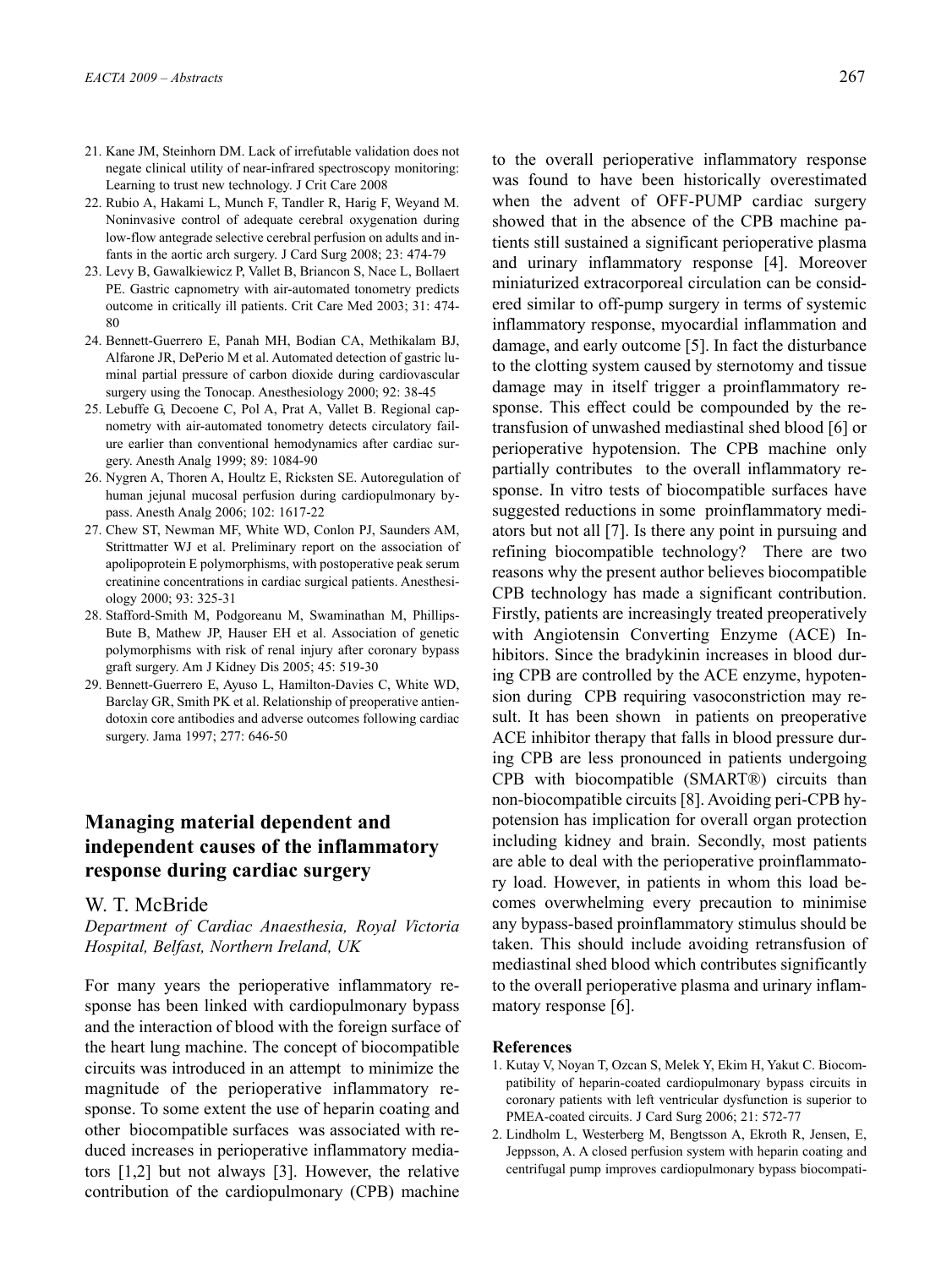bility in elderly patients. Ann Thorac Surg 2004; 78: 2131-8; discussion 2138

- 3. Defraigne JO, Pincemail J, Larbuisson R, Blaffart F, Limet R. Cytokine release and neutrophil activation are not prevented by heparin-coated circuits and aprotinin administration. Ann Thorac Surg 2000; 69: 1084-91
- 4. Gormley SM, McBride WT, Armstrong MA, McClean E, Mac-Gowan SW, Campalani G et al. Plasma and urinary cytokine homeostasis and renal function during cardiac surgery without cardiopulmonary bypass. Cytokine 2002; 17: 61-65
- 5. Formica F, Broccolo F, Martino A, Sciucchetti J, Giordano V, Avalli L et al. Myocardial revascularization with miniaturized extracorporeal circulation versus off pump: Evaluation of systemic and myocardial inflammatory response in a prospective randomized study. J Thorac Cardiovasc Surg 2009; 137: 1206-12
- 6. Allen SJ, McBride WT, McMurray TJ, Phillips AS, Penugonda SP, Campalani G et al. Cell salvage alters the systemic inflammatory response after off-pump coronary artery bypass grafting surgery. Ann Thorac Surg 2007; 83: 578-85
- 7. Hoel TN, Thiara AS, Videm V, Fiane AE, Mollnes TE, Castellheim A et al. In vitro evaluation of PHISIO-coated sets for pediatric cardiac surgery. Scand Cardiovasc J 2009; 43: 129-35
- 8. Allen S, McBride WT, Young IS, MacGowan SW, McMurray TJ, Prabhu S et al. A clinical, renal and immunological assessment of surface modifying additive treated (SMART) cardiopulmonary bypass circuits. Perfusion 2005; 20: 255-62

## **Life without aprotinin in pediatric cardiac surgery**

P. Pouard, M. Bojan, S. Gioanni, P. R. Vouhé *Anesthesia, Pediatric Cardiac Intensive Care and CPB Unit, Departments of Anesthesiology, Intensive Care and Pediatric Cardiac Surgery, Necker Hospital for Sick Children, Paris, France*

Aprotinin is a serine protease inhibitor that reduces bleeding through its antifibrinolytic and platelet protective properties. In pediatric cardiac surgery, when used at high dose regimen, it also reduces the inflammatory response to cardiac surgery. Because of the dreadful consequences of blood transfusion and enhanced inflammatory reaction during the neonatal period, it has been widely used since 1990. Many studies have demonstrated its efficacy even if a smaller number had not. There were always many difficulties to assess the efficacy of aprotinin because of the diversity of protocols, the different range of doses and the miscellaneous end points. In pediatric cardiac surgery few complications have been reported. The main complication is certainly the risk of anaphylactic reaction that can be easily controlled by giving aprotinin after the aortic canulation in case of re-exposure. Nevertheless the risk of anaphylactic reaction at the fisrt exposure albeit very rare, does exist. For pediatric cardiac anesthesiologists aprotinin has been a safe drug. In our institution, we have observed 2 severe anaphylactic reactions (without fatal outcome) for 11 000 patients. In a recent report, W Dietrich has reported a more frequent occurrence of the anaphylactic reaction in 12,403 exposures to aprotinin in cardiac surgery: 4.1%, 1.9%, and 0.4% in the less than 6 months, 6 to 12 months, and more than 12 months re-exposure intervals, respectively. Because of some controversial reports, that showed an increased risk of renal failure leading to dialysis, myocardial infarction, strokes and finally mortality rate in adult patients, aprotinin has been withdrawn between 2007 and 2008 depending on the countries.

More bleeding and consequently more RBC, FFP , and platelet transfusion as well as increased morbidity rate related with TRALI and inflammatory reaction would have been expected. Particularly in France where we have no alternative antifibrinolytics available: epsilon aminocaproic acid has been withdrawn years ago and tranexamic acid is contra-indicated in the neonates because of the risk of seizures.

Since the withdrawal of aprotinin (August 2008) we have studied the risk factors for platelet transfusion in 521 pts ( 299 with aprotinin, 222 without aprotinin):

|                                                                                               | <b>OR, IC95%</b>                                                             |                               |
|-----------------------------------------------------------------------------------------------|------------------------------------------------------------------------------|-------------------------------|
| Risks facors for platelet transfu-<br>sion:                                                   |                                                                              |                               |
| $-A$ ge $\leq$ 29 days<br>$-CPB > 120$ min<br>$-$ Aristotle index $>8$<br>- Without Aprotinin | 0.98[0.93, 1.04]<br>1.03[0.98, 1.08]<br>1.02[0.97, 1.07]<br>0.96[0.92, 0.99] | 0.11<br>0.22<br>0.54<br>0.029 |
| - Deep hypothermic circulatory<br>arrest<br>– Surgeon                                         | 1.18[1.08, 1.29]<br>1.01[0.98, 1.03]                                         | 0.0004<br>0.67                |

There is a significant risk of platelet transfusion associated with a trend of increased transfusion of coagulation factors in the group without aprotinin.

To decrease the need of platelets and coagulation factors and overcome the lack of aprotinin:

1. We have modified the CPB circuits to decrease the dilutional effect of the priming volume. Our neonatal circuit can be primed with 125 ml (instead of 300 ml) and 110 ml after the connection of the tubing to the canulae. This includes the volume of warm blood cardioplegia directly bypassed from the main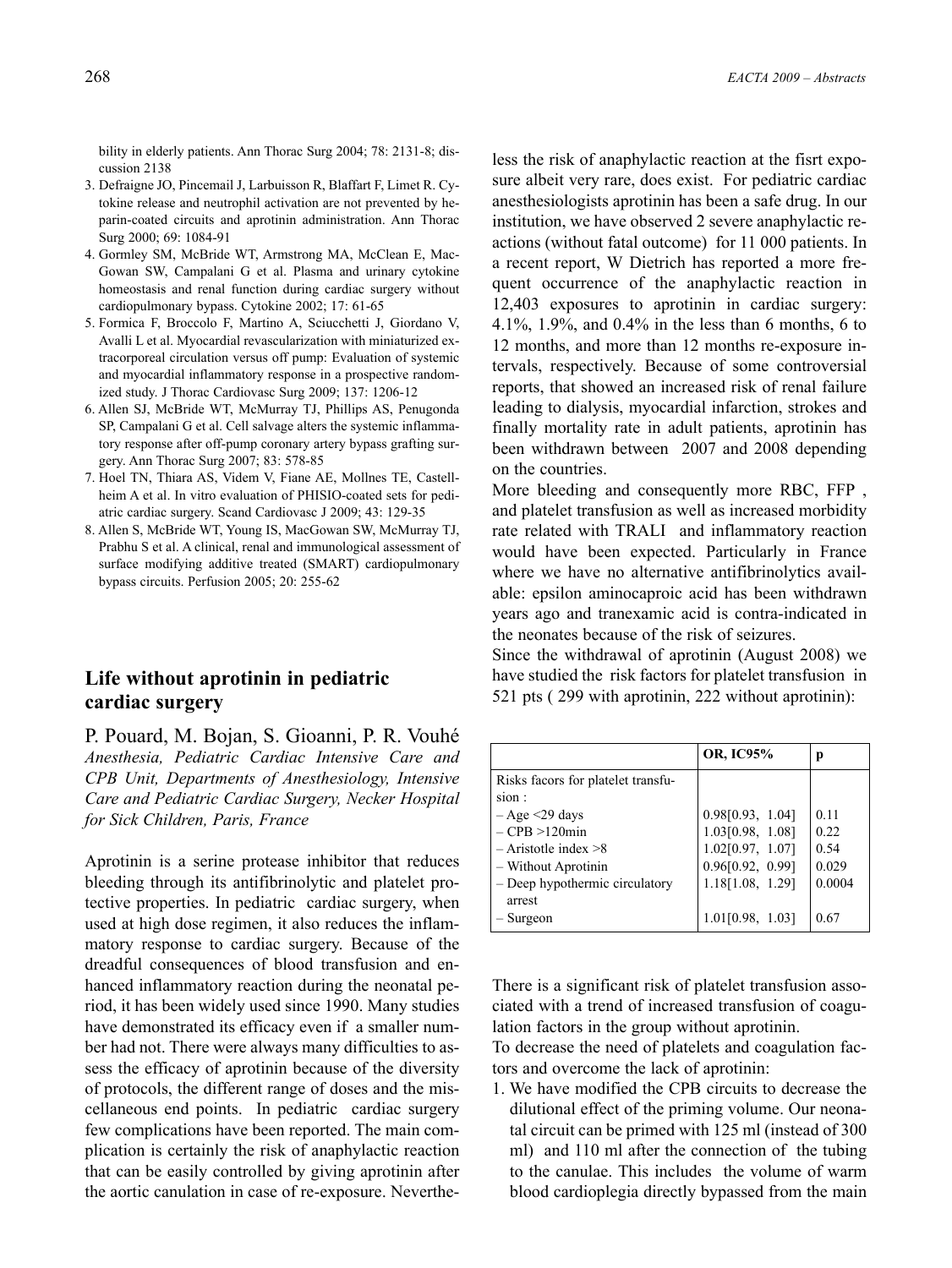circuit. In most of the cases CPB is performed at normothermia. Normothermia avoids the rewarming period, decresases vasodilation and reduces the need of filling volume. A small amount of ultrafiltration before the end of CPB allows to concentrate the coagulation factors and platelets. Early in pediatric cardiac surgery, F Kern showed that dilution at the onset of CPB was the main factor of coagulation disorders during the neonatal CPB. By reducing the dilution, it is now possible to use one RBC unit and one FFP unit for the procedure and the early post operative period if the residual blood of the CPB circuit is collected in a cell saver device.

- 2. We have also optimized anticoagulation by monitoring antithrombin (AT) level: in neonates, anticoagulation is more difficult to obtain, and more thrombin is produced responsible for more coagulation factors consumption and more inflammation. One of the reasons is the lowest level of AT, especially at the onset of CPB when a huge decrease of AT level occurs. By measuring preoperatively the AT level and using FFP to prime the pump, anticoagulation is more efficient and coagulation factors consumption and inflammation should be reduced.
- 3. We use tranexamic acid only in children older than 1 year old for reoperation, cyanosis with hemoglo $bin > 17g/dl$  and when the CPB is foreseen to last more than 2 hours.

Furthermore, it could probably be interesting to use vacuum-assisted venous drainage to increase the reduction of blood transfusion.

With these modifications, at the end of CPB there is no more need for platelets transfusion (platelet count is  $>$ 100 000/mm3 ) and coagulation factors are sufficant to avoid any additional coagulation factors transfusion. We have now to assess the role of this very small priming volume on the inflammatory reaction.

## **Conclusion**

The withdrawal of aprotinin has been a good opportunity to improve our CPB technique. Nevertheless, if ever we had a real fibrinolytic syndrome, particularly during an ECMO period we would be unable to treat it with a specific therapy. To answer the initial question: is there a life after aprotinin in pediatric cardiac surgery?, one can say that pediatric cardiac anesthesiologists and intensivists will continue to improve pediatric cardiac surgery especially when new challenges arise.

#### **References**

- 1. Kern FH, Morana NJ, Sears JJ, Hickey PR. Coagulation defects in neonates during cardiopulmonary bypass. Ann Thorac Surg 1992; 54 (3): 541-6
- 2. Dietrich W, Ebell A, Busley R, Boulesteix AL. Aprotinin and anaphylaxis: analysis of 12,403 exposures to aprotinin in cardiac surgery. Ann Thorac Surg 2007; 84 (4): 1144-50
- 3. Mössinger H, Dietrich W, Braun SL, Jochum M, Meisner H, Richter JA. High-dose aprotinin reduces activation of hemostasis, allogeneic blood requirement, and duration of postoperative ventilation in pediatric cardiac surgery. Ann Thorac Surg 2003; 75 (2): 430-7
- 4. Pouard P, Mauriat P, Ek F, Haydar A, Gioanni S, Laquay N, Vaccaroni L, Vouhé PR. Normothermic cardiopulmonary bypass and myocardial cardioplegic protection for neonatal arterial switch operation. Eur J Cardiothorac Surg 2006; 30 (5): 695-9
- 5. Durandy Y. Usefulness of low prime perfusion pediatric circuit in decreasing blood transfusion. ASAIO J 2007; 53 (6): 659-61

## **Post-resection pulmonary edema**

## Mert Sentürk

*Istanbul Univ Istanbul Medical Faculty, Dep of Anesthesiology, Istanbul, Turkey*

Lung injury has long been recognized as a potential complication of lung resection. In 1984, Zeldin reported 10 cases of lung injury following thoracic surgery and coined the phrase "postpneumonectomy pulmonary edema" (PPE). This definition was a very important "first step" to the topic, except the unfortunate terminology (for it can occur also even after very small resections). Looking at its criteria, one can realize that PPE follows a clinical and histopathological course indistinguishable from the acute respiratory distress syndrome (ARDS) (Table 1).

Possible causes of PPE have been defined and determined first in 1995 and then revised in 2002 (table 2), both by Slinger. It can be also realized that these causes have important similarities with the ones of "ventilatory induced (or: associated) lung injury" (VILI or VALI).

Some risk factors have been determined to be associated with the postoperative lung injury: High age, male sex, preoperative pulmonary dysfunction, chronic alcohol consumption are some of the (often unavoidable) preoperative risk factors. Intraoperative risk factors include (not exclusively) extended resection, ventilatory injury, fluid overload, transfusion of blood products. It has been also shown that the genetic factors are playing also an important role.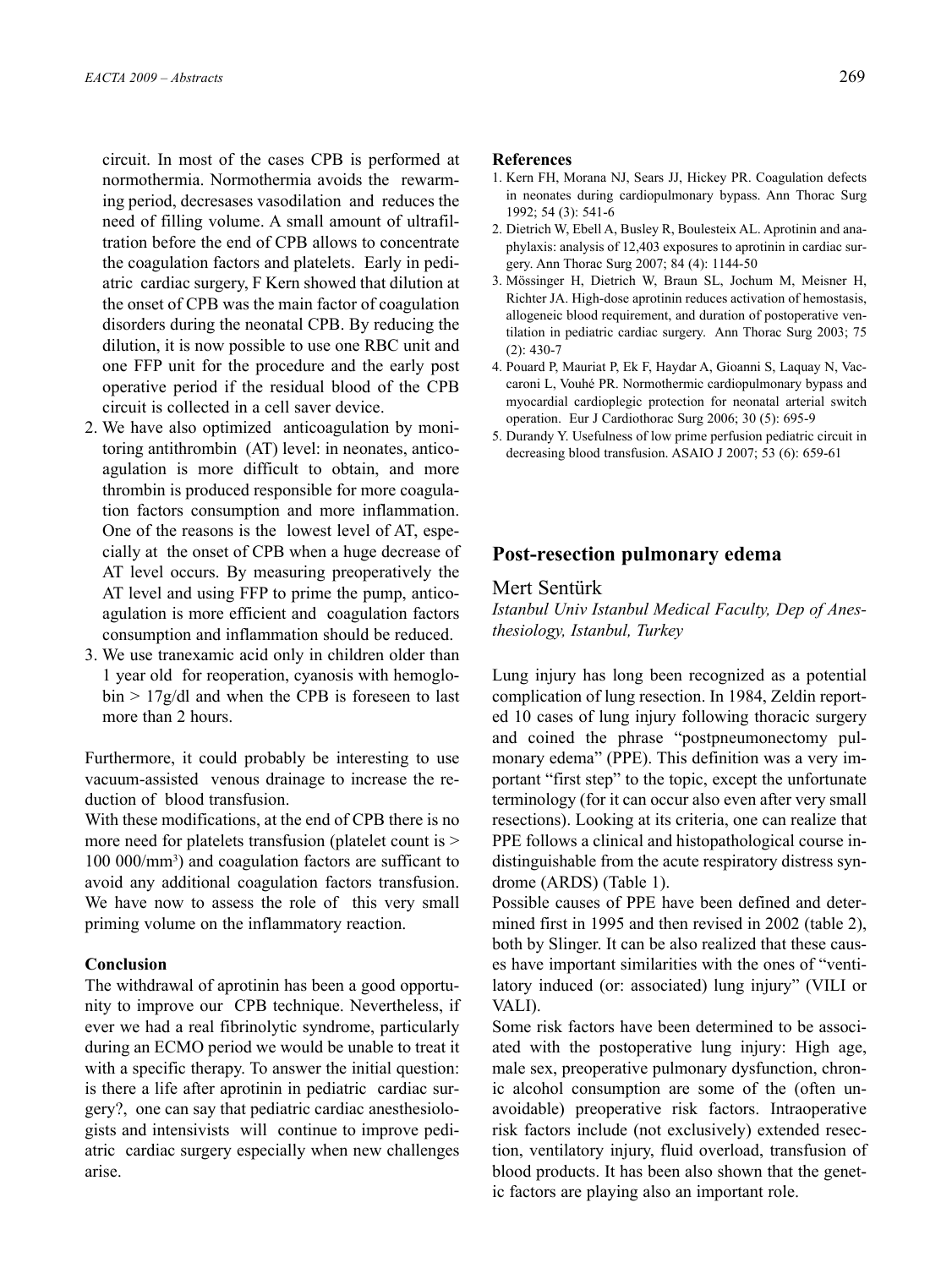Table 1. Criteria of PPE

- 1. Incidence of 2-4% following pneumonectomy. It does occur post-lobectomy but with a lower incidence and better outcome.
- 2. Significantly increased incidence in right versus left pneumonectomies.
- 3. Symptomatic onset postoperative day 2-4. Radiographic onset precedes symptoms by 24 h.
- 4. High mortality rates (> 50%) and resistance to standard therapies for pulmonary edema.
- 5. Associated with fluid overload, but not clearly cause-effect.
- 6. Histological picture of ARDS.
- 7. Associated with a low PAOP and high protein edema fluid suggesting endothelial damage (low pressure pulmonary edema).

Table 2. Causes of post-pneumonectomy pulmonary edema (2002): (note that in 1995, volotrauma, right ventricular dysfunction were in "possible" and oxygen toxicity in "questionable" category; and in 2002 moved up to "probable".)

#### **"probable"**

- Fluid overload
- Lymphatic damage
- Changes in PCWP
- Pulmonary endothelial damage
- Volotrauma
- Right ventricular dysfunction
- Oxygen toxicity

#### **"possible"**

– Release of cytokines

Although there is a general tendency of decline of the postoperative cardiopulmonary complications after thoracotomies, the incidence of post-thoracotomy lung injury has not shown any decrease in the last decades (2-4 %). Fortunately, the fatality of cases has decreased from almost 100% to less than 40% (thanks to improved postoperative medical management in ICU). Moreover, qualified cardiothoracic surgeons (better to say: thoracic surgeons) achieve better results than nonspecialized surgeons. Similarly, improved short and long-term results are also achieved in hospitals with a high volume of any complex procedure, probably as a result of multidisciplinary teams like experienced and organized anesthesia teams, ICU support and acute pain service.

Prevention appears to play a more important role than treatment, for the course has still a high lethality. Unfortunately, some methods to prevent the hypoxemia during one-lung ventilation (OLV) (e.g. high tidal volumes) can increase the probability of lung injury; and some methods against the lung injury (e.g. lower FiO2) can increase the risk of hypoxemia. Only a few methods are good for both challenges (e.g. fluid restriction).

"Protective ventilation" during operation and OLV can be considered as the most important prevention method: Low FiO2, low tidal volumes, PEEP to dependent and CPAP to non-dependent lungs (both CPAP and PEEP should be considered as methods not only to "treat the hypoxia", but also to prevent the hypoxemia, prevent the atelectotrauma and to allow lower FiO2; and should therefore be applied routinely), recruitment maneuvers, and avoidance of fluid overload. In the postoperative period, non-invasive ventilation and inhaled beta-2 adrenergic therapy have been shown to be effective in the prevention of lung injury. There are studies examining the effects of some novel techniques and drugs. Especially for the treatment, some improvements to decrease the lethality appear to be inevitable.

#### **References & some suggested readings**

- 1. Licker M et al. Acute lung injury and outcomes after thoracic surgery. Current Opinion in Anaesthesiology 2009; 22: 61-67
- 2. Gothard J. Lung injury after thoracic surgery and one-lung ventilation. Current Opinion in Anaesthesiology 2006; 19: 5-10
- 3. Senturk M. New concepts of the management of the one-lung ventilation. Current Opinion in Anaesthesiology 2006; 19: 1-4

## **Thoracic aortic aneurysm: Anesthesiologist's view 2009**

## G. Silvay

*Department of Anesthesiology, Mount Sinai School of Medicine, New York, NY, USA*

Surgical repair of thoracic aortic aneurysm (TAA) is a complex procedure that poses many surgical and anesthetic challenges.

Early diagnosis and elective treatment of TAA is of great importance. Elective surgeries in specialized institution have the best results. Majority of diagnosis are due to a routine chest X-ray or other radiologic imaging for other medical problems. In the United States over 45,000 people die annually from diseases of the aorta. Diagnosis by size and symptoms, are recently enhanced with additional "non-size criteria" by evaluation of mechanical properties of aorta, symptomatic athero-embolism and biomarkers. It is important to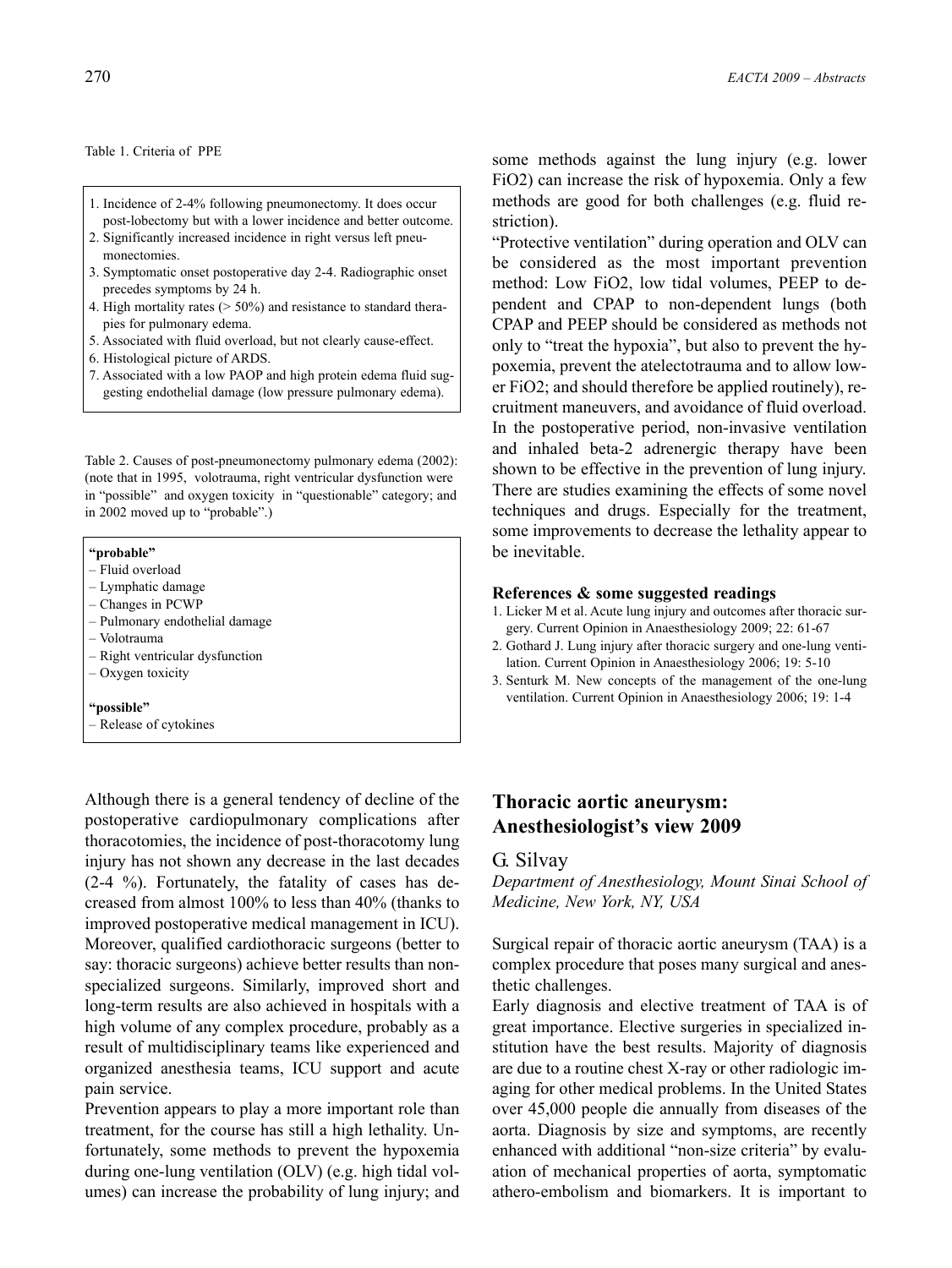recommend the type of treatment in a timely manner, regarding from conservative, radical surgical resection or placement of endovascular stent.

Once the decision for operative repair has been made, the patients are assessed in the thorough preoperative evaluation. Our institution utilizes a multi-disciplinary approach in a specialized Pre-Anesthetic Clinic (PAC) for day admission cardiac and major vascular surgery patients. On the day of surgery, the patient is admitted to the hospital in the PAC. Following all routine clinical and administrative necessities, the patient is then escorted to the operating room.

Anesthetic management: Prior to induction of anesthesia, standard ASA monitoring started and antibiotic prophylaxis is initiated. Airway management (for descending thoracic aortic aneurysm repair with double lumen tube) and monitoring are demonstrated in Figure 1. In addition, we are monitoring, if applicable, somatosensory and motor evoked potentials, cerebrospinal fluid pressure, spinal cord perfusion pressure and cerebral oxygen saturation. A brain protection strategy for open surgical repairs of the ascending aorta and/or the aortic arch is an essential component of the operative and anesthetic management. For repair of descending thoracic/thoracoabdominal aneurysm



the focus is prevention of spinal cord complication – paraplegia. For different surgical repair deep hypothermic circulatory arrest or distal perfusion is utilized.

From February 1999 to January 2007, 1135 patients underwent different types of surgical repair of thoracic aortic aneurysm. Overall mortality was 6.4%. Patients were divided into three age groups: age  $< 65$  (n=365), 65 - 75 (n=420), and age >76 (n=345). Patients age >76 years had a higher mortality rate, but did not reach significance (95%CI 0.6-3.1 and 0.7-4.6 respectively). Gender did not significantly affect death rate.

A clear understanding of the natural history of TAA is limited by insufficient information from institutional databases as well as different surgical intervention during a variety of aortic diseases. Currently, acute aortic events are still the first clinical symptoms for diagnosis and treatment. Advanced age correlates with a higher operative mortality risk with dissections and rupture being more common in the elderly population. Our group demonstrated that aortic risk in TAA increased by a factor of 2.6 for every decades of life. We demonstrated only a slight, non significant increase in mortality rate in group of patients age over 76 years, compared to a younger population. It is well documented that surgical repair or supra-diaphragmatic repair of aortic aneurysm, can be safely performed in experienced centers, with the mortality below 4% across a wide patient age range. Results support the need for a more proactive intervention in symptomatic geriatric patients as it relates to earlier consideration of elective, rather than emergency operations. Establishments of "Aortic Clinic" will follow the group of patients with TAA and will select time and type of optimal treatment.

At present time no studies exist comparing the results of stent grafting and open surgical treatment for TAA.

- 1. Elefteriades JA. Thoracic Aortic Aneurysm: Reading the Enemy's Playbook. World J Surg 2008; 32: 366-374
- 2. Coselli JS. Evolution of Thoracic Aortic Operation. 30th Ann.Mtg SCA, Proc. (p92-99) April 2009
- 3. Griepp RB, Griepp EB. Spinal Cord Perfusion and Protection During Descending Thoracic and Thoraco-abdominal Aortic Surgery: The Collateral Network Concept. Ann Thos Surg 2007; 83: S856-859
- 4. Svenson LG, Kouchoukos NT, Miller DC. Expert Consensus Document on the Treatment of Descending Thoracic Aortic Disease Using Endovascular Stent-Grafts. Ann Thor Surg 2008; 85: S1-41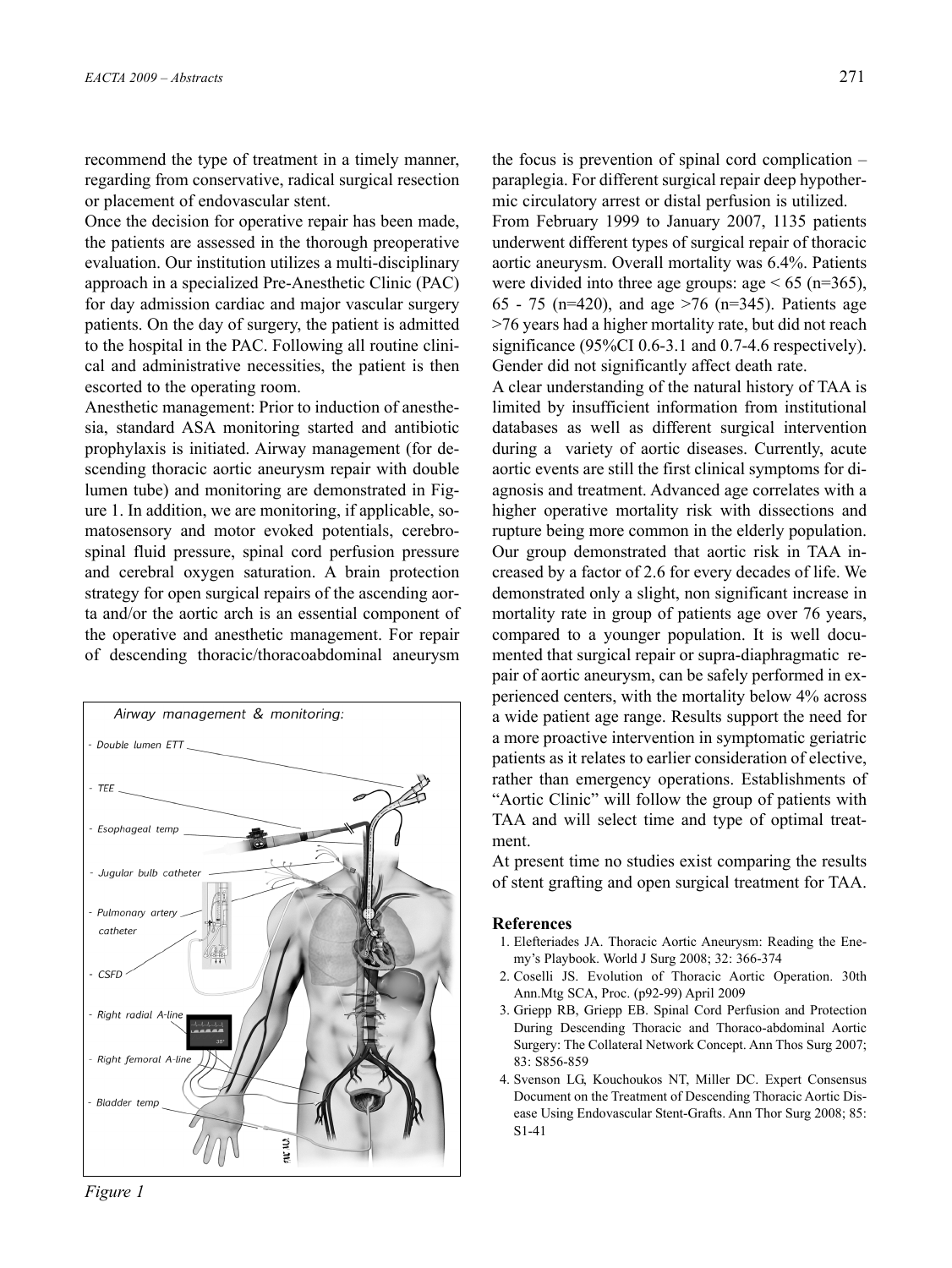- 5. Ullery BW, Peterson JC, Milla F et al. Cardiac Surgery in Select Nonagenarians: Should We or Shouldn't We? Ann Thor Surg 2008; 85: 854-860
- 6. Aortic Surgery and Anesthesia "How to do it". Eds.Chiesa R, Melissano G, Cosseli JS, et al: Publ.Editrica San Raffaele, Milan, Italy. December 2008
- 7. Etz CD, Zoll S, Kari FA et al. Redo Lateral Thoracotomy for Reoperative Descending and Thoracoabdominal Aortic Repair" A Consecutive Series of 60 Patients. Ann Thor Surg 2009 (in press)
- 8. Silvay G, Stone ME. Repair of Thoracic Aneurysms, with Special Emphasis on the Preoperative Work-Up. Semin Cardiothor Vasc Anesth 2006; 10: 11-15
- 9. Fischer GW. Recent Advances in Application of Cerebral Oximetry in Adult Cardiovascular Surgery. Semin Cardiothos Vasc Anesth 2008; 12: 60-69
- 10. Silvay G, Castillo JC, Chikwe J et al. Cardiac Anesthesia and Surgery in Geriatric Patients. Semin Cardiothor Vasc Anest 2008; 12: 18-28
- 11. Conrad JS, Cambria RC. Contemporary Management of Descending Thoracic and Thoracoabdominal Aortic Aneurysm. Ann Thor Surg 2007; 83: S863-864

## **Two-lung and one-lung ventilation in patients with chronic obstructive pulmonary disease:**  The effects of position and FiO<sub>2</sub>

# L. L. Szegedi

*Ghent University Hospital, Belgium*

"It is well when the patient is ...reclining upon either his right or left side...But to lie on one's back...is less favourable" (1).

There are absolute indications for one-lung ventilation (OLV) (e.g., hemothorax, unilateral lavage, unilateral cyst), but most procedures are relative indications to facilitate surgical exposure. OLV will induce variable degrees of hypoxemia. The normal response of the pulmonary vasculature is an increase in pulmonary vascular resistance (in the atelectatic lung), caused by the hypoxic pulmonary vasoconstriction (HPV) (2). In the lateral position, the gravity-induced blood flow redistribution is also regularly considered (3-5).

There are studies either contradicting or questioning the primordial role of the gravitational model, concluding that the redistribution of pulmonary blood flow is dominated either by the vascular structure or other factors but gravity (6-8).

Recently, it was demonstrated, that patients with pulmonary hyperinflation, undergoing lung surgery with OLV, had a better arterial oxygen tension  $(PaO<sub>2</sub>)$  during OLV in the lateral, compared to the supine position, and that, independently of the fraction of inspired oxygen used  $(FiO<sub>2</sub>)$ , probably due to a another factor than HPV  $(3)$ .

The purpose of this lecture is to discuss the gravitational redistribution of blood flow during OLV at different levels of  $FiO<sub>2</sub>$ .

#### **References**

- 1. Adams F. The genuine works of Hippocrates. Baltimore, ed. Williams and Wilkins, 1939
- 2. Benumof JL. One-lung ventilation and hypoxic pulmonary vasoconstriction: implications for anesthetic management. Anesth Analg 1985; 64: 821-33
- 3. Bardoczky GI, Szegedi LL, d'Hollander AA et al. Two-lung and one-lung ventilation in patients with chronic obstructive pulmonary disease: the effects of position and F(IO)2. Anesth Analg 2000; 90: 35-41
- 4. Triantafilou AN, Benumof JL, Lecamwasam HS. Physiology of the lateral decubitus position, the open chest and one-lung ventilation. In: Kaplan JA, Slinger PD (Eds.) Thoracic Anesthesia (3rd ed., pp. 71-95) New York: Churchill Livingstone, 2003
- 5. Arborelius M, Lundin G, Svanberg L, Defares JG. Influence of unilateral hypoxia on blood flow through the lungs in man in lateral position. J Appl Physiol 1960; 15: 595-7
- 6. Chang H, Lai-Fook SJ, Domino KB et al. Spatial distribution of ventilation and perfusion in anesthetized dogs in the lateral position. J Appl Physiol 2002; 92: 745-62
- 7. Glenny RW, Lamm WJE, Albert RK, Robertson HT. Gravity is a minor determinant of pulmonary blood flow distribution. J Appl Physiol 1991; 71: 620-9
- 8. Mure M, Domino KB, Robertson T, Hlastala MP, Glenny RW. Pulmonary blood flow does not redistribute in dogs with reposition from supine to left lateral position. Anesthesiology 1998; 89: 483-92

## **Evidence based treatment of bleeding after cardiac surgery**

## C. von Heymann

Bleeding is a well known complication after cardiac surgery which significantly contributes to mortality and morbidity of cardiac surgery patients and poses a substantial economic burden to health care givers (1). This underscores the need for effective and safe haemostatic management of bleeding during and after cardiac surgery. Factors which contribute to the risk of bleeding are haemostatic changes due to cardiopulmonary bypass, the use of potent antiplatelet medication prior to surgery, the high incidence of complex cardiac surgical procedures and a growing number of redo surgeries (2). On the other hand and with regard